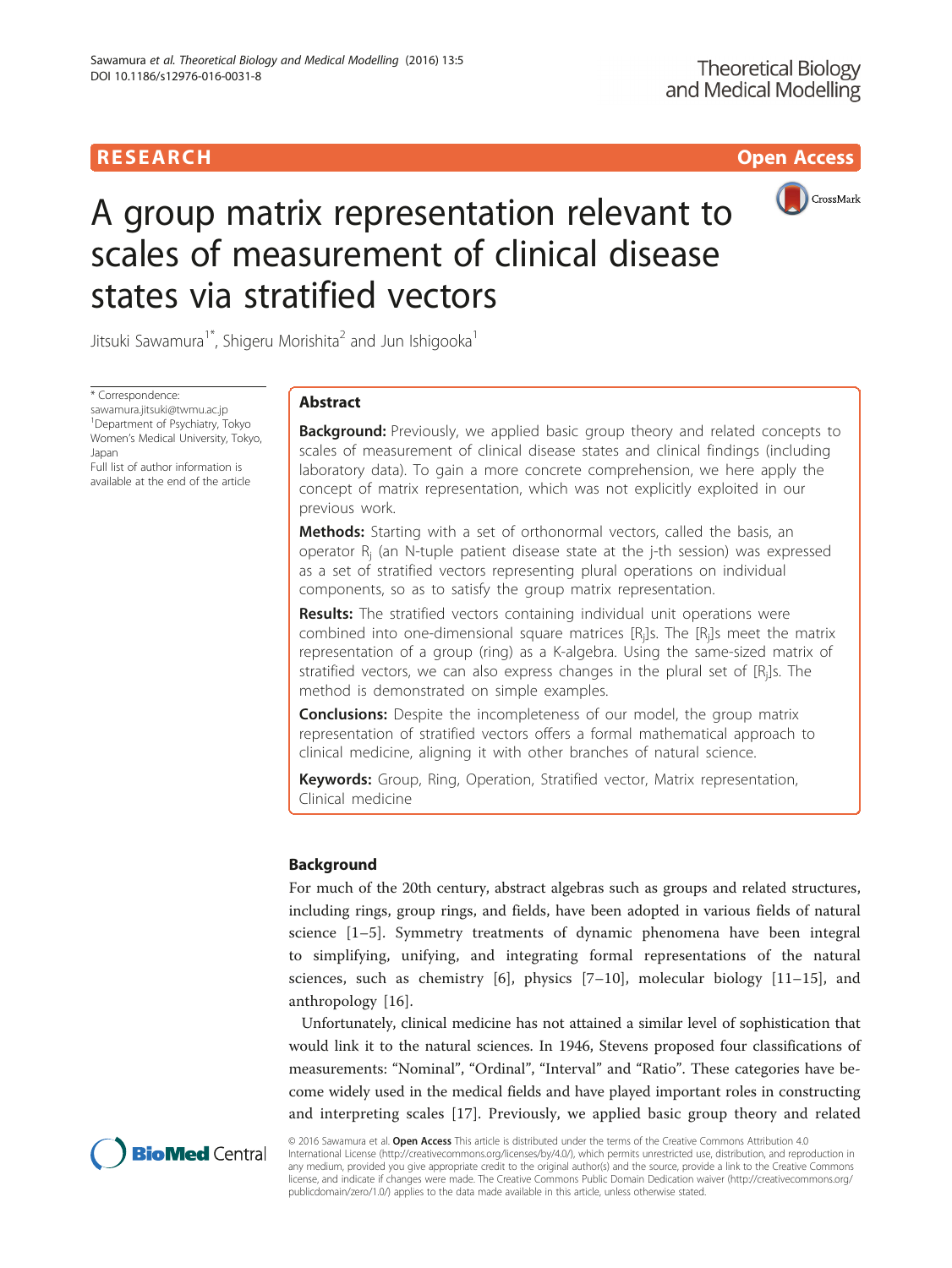<span id="page-1-0"></span>concepts to measurement scales abstracted from clinical disease states and clinical findings, including laboratory data, using a vector product approach. We reformulated the Stevens classification in an abstract algebra-like scheme; namely, we replaced Stevens' ordinal scale with 'Abelian modulo additive group' plus 'zero', the interval scale with 'Abelian additive group' and the ratio scale with 'field'. Furthermore, various schemes describing the assessment of patient states were organized into vectors [[18, 19](#page-21-0)]. This vector-like notation, which adopts a hierarchical-cluster form, enables sophisticated data-mining and dataset combinations.

Previously, we defined operations using modulo arithmetic and simple arithmetic. The respective symptoms were assessed by their severity based on a p-grading (where p denotes a prime number). The modulo-p arithmetic (addition, subtraction, multiplication and division) was collectively denoted by '†'. Theoretical or related group products were expressed as  $r_{(j)v}$  †  $r_{(j\rightarrow k)v}$  (mod p) =  $r_{(k)v}$  (mod p), denoting that  $r_{(j)v}$  (mod p) is the v-th component of  $R_j$  (severity of the v-th symptom or laboratory data in p-graded form). Similarly,  $r_{(j\rightarrow k)v}$  (mod p) is the v-th component of  $R_{(i\rightarrow k)}$  (an operator that changes the severity of the v-th symptom). Combining these expressions, we obtain  $r_{(k)v}$  (mod p), denoting the v-th component of R<sub>k</sub> (a result of changing the *v*-th symptom). The set  $r_{(j)v}$  comprises  $Z_p = \{1,$ 2,..., p −1}. A change of a global state is expressed as  $R_j \pmod{p} + R_{(j\rightarrow k)} \pmod{p} = {R_j + k}$  $R_{(j\rightarrow k)}$ } (mod p) = { $R_j$  + ( $R_{(j\rightarrow 0)}$  +  $R_{(0\rightarrow k)}$ } (mod p) = { $R_j$  +  $R_j^{-1}$  +  $R_k$ } (mod p) = { $(R_j + R_j^{-1})$  +  $R_k$ } (mod p) = { $R_0$  +  $R_{(0\to k)}$ } (mod p) =  $R_k$  (mod p) (e.g., p = 7), where j, k = 1, 2, 3,... are positive integers,  $R_i$  expresses a patient's disease state as a combination of the respective symptom severities, and  $R_{(j\rightarrow k)}$  is an operator that changes the disease state to  $R_k$  by algebraically acting on  $R_i$ . This global state change can be described as a Cartesian vector  $Z_p^{\times N}$  with components  $\nu$  from 1 to N. For a more detailed interpretation, we denote 'arithmetic' by '#', 'ordinal addition' by '°', 'modulo p (prime) arithmetic by 't', 'modulo addition' by '\*', 'non-modulo/modulo p multiplication' by '×', and 'non-modulo/modulo p division' by '/'. Collectively, these symbols express non-modulo or modulo p arithmetic operations, which were confirmed to satisfy the postulates of groups, rings or fields [\[18](#page-21-0), [19](#page-21-0)]. Replacing '†' with '#', which collectively denotes non-modular ordinal arithmetic, we can write 'R<sub>i</sub> #  $R_{(i\rightarrow k)} = R_{k}$ ', which satisfies similar conditions. Additionally, we can collectively denote '†' and '#' by ' $\Diamond'$ . In this notation, a series of disease states R<sub>1</sub>, R<sub>2</sub>, R<sub>3</sub>,..., R<sub>m-1</sub>, R<sub>m</sub> can be expressed as a combination of operators

$$
R_1 \Diamond R_{(1 \to 2)} \Diamond R_{(2 \to 3)} \Diamond \dots \Diamond R_{(m-2 \to m-1)} \Diamond R_{(m-1 \to m)} = R_m.
$$
\n(1)

The equivalent notation for the  $\nu$ -th component is

$$
r_{(1)v} \lozenge r_{(1\to 2)v} \lozenge r_{(2\to 3)v} \lozenge \dots \lozenge r_{(m-2\to m-1)v} \lozenge r_{(m-1\to m)v} = r_{(m)v}, \text{ (where } v = 1, 2, ..., N). \tag{2}
$$

In the following description, we adopt the most general symbol ' $\Diamond'$ ' (meaning 't' and/or '#'), which is sufficient to express our ideas.

To simplify the discussion, we also regard non-modulo/modulo-p division as a multiplication operator; modulo-p division is treated as  $1/R_j \pmod{p} = R_j^{-1} \pmod{p}$ ,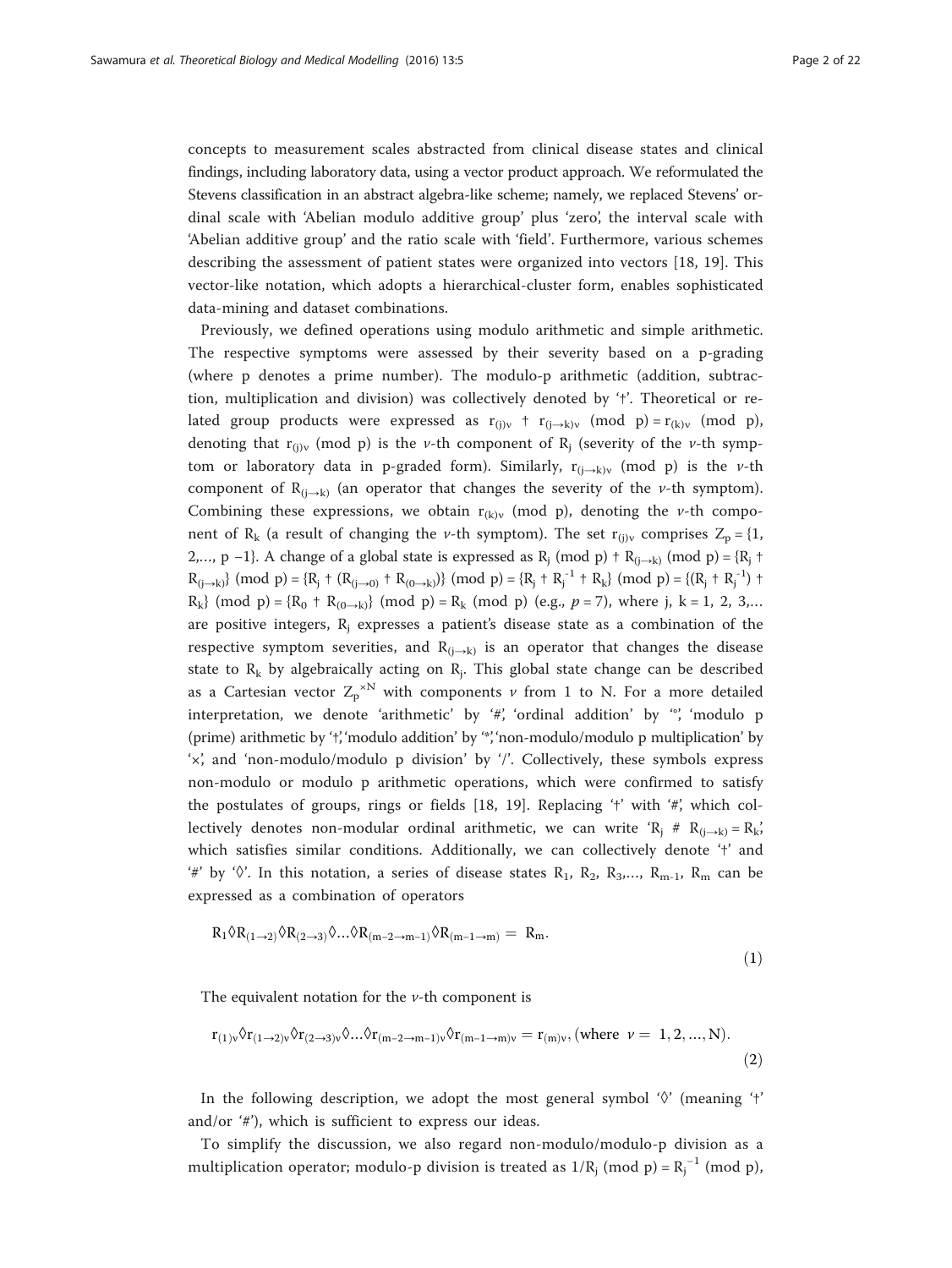<span id="page-2-0"></span>where  $R_j^{-1}$  satisfies gcd  $(R_j, R_j^{-1}) = 1$  (mod p) (gcd: greatest common divisor); that is,  $r_{(j)v} \times r_{(j)v}^{-1} = 1 \pmod{p}$  holds for each component  $v$  of  $R_j$ . Moreover, a division by  $r_{(i)v}$  (where  $r_{(i)v}$  is an integer number in modulo division, and a complex number in non-modulo division) in R<sub>i</sub> is considered as a multiplication by  $1/r_{(i)v}$ ; consequently, division by  $\rm R_{j}$  is a multiplication by  $1/\rm R_{j}$ . For this reason, it is sufficient that  $\lozenge$  constitutes addition or multiplication (non-modulo/modulo) alone.

In our previous report [\[19\]](#page-21-0), we provided no explicit matrix representations. Group representations are mappings from an abstract group to matrices based on linear operators acting on vector spaces. Group operations and direct products of groups correspond to matrix multiplications and tensor products, respectively [[9](#page-21-0), [20](#page-21-0)–[22](#page-21-0)]. Moreover, in our model, operations on individual components of  $R_i$  are mixtures of modulo/non-modulo arithmetic; for example,

 $R_i = [r_{(i)1} \text{ (modulo } p_1 \text{ addition}) | r_{(i)2} \text{ (modulo } p_2 \text{ multiplication)}$  $\vert r_{(i)3}(\text{non-modulo addition})\vert... \vert r_{(i)v}(\text{non-modulo division})\vert$  $\left| \ldots \right|$  r<sub>(j)N</sub>(non-modulo arithmetic)] ( $\nu = 1, 2, ..., N$ ).

 $(3)$ 

In this representation, an ordinal matrix treatment is difficult or impossible, because the plural rules governing the different rows/columns in a square matrix are expressed as plural modulo- $p_1/p_2$  arithmetic or non-modulo arithmetic. This notation seems to violate the consistency requirement for sums of matrix elements, because different operations acting on the matrix components yield all combinations of these operations in the matrix product, such as ' $r_{(j)v} = a \cdot r_{(j)1}$  (modulo  $p_1$  addition) + b $\cdot r_{(j)2}$  (modulo  $p_2$ multiplication) + c·r<sub>(i)3</sub> (non-modulo addition)... + d·r<sub>(i)</sub><sub>v</sub> (non-modulo division)... + e· $r_{(i)N}$  (non-modulo arithmetic) (where a, b, c, d and e are appropriate numbers) (#). If plural operational rules are mixed in a unique matrix, equation (#) will become nonsensical. Conventionally, an operational rule for respective elements should be uniquely expressed (as a unique operational unit); for example, A (mod  $p_1$ ), where A is a matrix. Hence, we require a method that individually treats each component with no interactions between respective components. A mixture of  $r_{(i)v}$  and  $r_{(i)u}$  ( $v \neq \mu$ ) in the same element is undesirable. In this sense, our construct differs from ordinal matrices covering  $n$ -dimensional space. In our methodology, respective symptom/clinical data are independently treated within individual components. Interactions should be limited to the same components at different session numbers j. To satisfy these conditions and explore the formal ranges of our model, especially, to find a matrix representation of the vector-like notation (3) with mixed operations [[19](#page-21-0)], we attempt to describe the  $R_j$ s in a novel form, while preserving (as far as possible) the conventional group matrix representation. In the following discussion, the 'perpendicular' expression of vectors (matrices) and bases is unique to the present article. For clarification, the method is demonstrated in a simple example.

#### Methods

#### Model assumptions

# §1. A composition of stratified vectors that separately expresses plural operations in individual components

To visualize its behaviors, a group is often described as a linear combination of all matrix elements. Fundamentally, the matrix representation depends upon the basis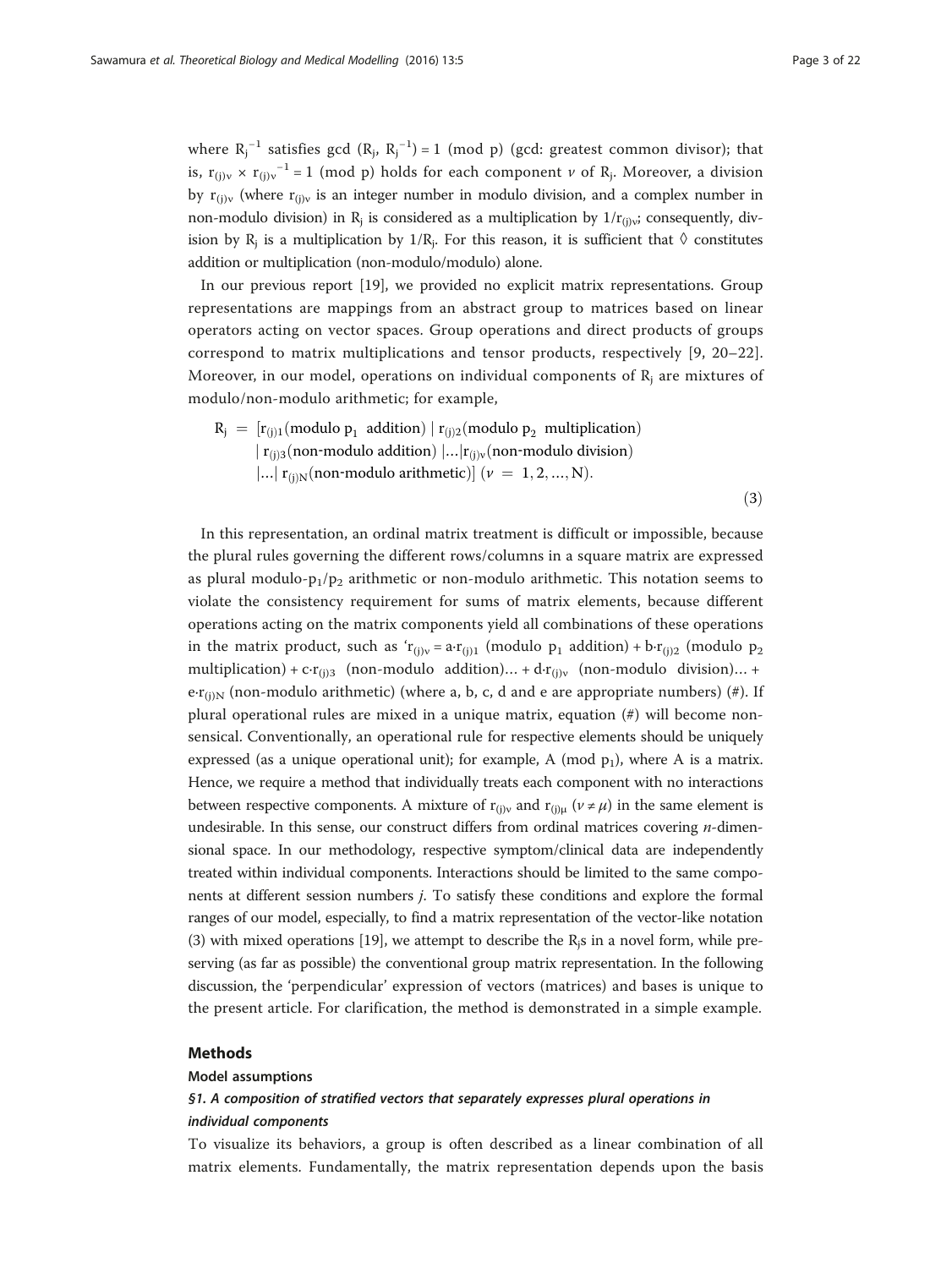<span id="page-3-0"></span>and operations. The matrix representation provides a tangible view of the specific characteristics of groups and the action of operators on the basis. Here, we add an optional definition. Let  $R_i \in M$  be a complex variable (or complex number) containing N-tuple components of ([3](#page-2-0)) (where N is a natural number). The N-tuple product  $R_i$  is expressed as a stratified vector in set M. In this regard, M is not merely equal to  $C^{N}$  because R<sub>i</sub> is constructed from operations such as  $Z_{p1}$  (= {0, 1, 2,...,  $p_1 - 1$ }) ×  $Z_{p2}$  (= {0, 1, 2,...,  $p_2 - 1$ }) ×  $C_3$  (complex number) ×  $C_4$  × ... ×  $C_N$ , in which each component can have different operations and/or units. Instead, we write  $M = \{Z_p \text{ or } C \times N, \emptyset\}$ . To express a matrix of arbitrary R<sub>i</sub>s while avoiding the inconsistency among different components with different operational rules, we rewrite the *v*-th layer-component of R<sub>i</sub> as  $r_{(i)v}$  (=  $\langle R_i \rangle$ ). We refer to this novel form as a *perpendicularly stratified vector*  $R_i$  (meaning a column vector that is perpendicular to the plane of the paper, not a column vector on the page. However, as such a vector cannot be portrayed on the page, it is written as a standard column vector). The components of  $R_i$  are perpendicularly arrayed and ordered from bottom to top. For easy visualization, the Rjs are displayed as column vectors with their components in descending order from top to bottom:

$$
R_j=\begin{bmatrix}r_{(j)1} & (mod\, p_1)\\ r_{(j)2} & (mod\, p_2)\\ r_{(j)3} & & & \\ \vdots & & \\ r_{(j)v} & & \\ & \vdots & \\ r_{(j)v} & & \\ & & r_{(j)N}\end{bmatrix},\ R_{(j\rightarrow k)}=\begin{bmatrix}r_{(j\rightarrow k)1} & (mod\, p_1)\\ r_{(j\rightarrow k)2} & (mod\, p_2)\\ & & \vdots\\ r_{(j\rightarrow k)v} & & \\ & & \vdots\\ r_{(j\rightarrow k)v} & & \\ & & r_{(j\rightarrow k)N}\end{bmatrix},\\ R_j\Diamond R_{(j\rightarrow k)}=\begin{bmatrix}r_{(j)1}\Diamond r_{(j\rightarrow k)1} & (mod\, p_1)\\ r_{(j)2}\Diamond r_{(j\rightarrow k)2} & (mod\, p_2)\\ r_{(j)3}\Diamond r_{(j\rightarrow k)3}\\ & & \vdots\\ r_{(j)v}\Diamond r_{(j\rightarrow k)v}\\ & & \vdots\\ r_{(j)v}\Diamond r_{(j\rightarrow k)N}\end{bmatrix}=\begin{bmatrix}r_{(k)1} & (mod\, p_1)\\ r_{(k)2} & (mod\, p_2)\\ r_{(k)3} & & \\ & \vdots\\ r_{(k)v}\\ & & \vdots\\ r_{(k)v}\end{bmatrix}=R_I(\in M).\\ (4)
$$

In (4), which is presented for illustrative purposes only, the operations in the  $\nu$ -th layer (component) are arbitrarily assigned, and the components of the 'virtual column vectors' are placed in descending order, where the  $\nu$ -th component from the bottom denotes

$$
\langle R_j \rangle_v = r_{(j)v}(v = 1, 2, ...N). \tag{5}
$$

In this way, all elements  $R_i$  (∈M) are interpretable as *perpendicularly stratified* vectors. We can also regard  $R_i$  as a one-dimensional square matrix  $[R_i]$  composed of N-tuple stratified components  $r_{(i)v}$  (where  $v = 1, 2,...N$ ). Also, each vector  $e_{(v)}$  can be viewed as a  $1 \times 1$  square matrix  $[e_{(v)}]$  where  $e_{(v)}$  is a unit basis vector composed of N-tuple perpendicularly stratified components with 1 (mod  $p_v$ ) or 1 (non-mod) in the *v*-th coordinate and 0 (mod  $p_v$ ) or 0 (non-mod) in all other coordinates.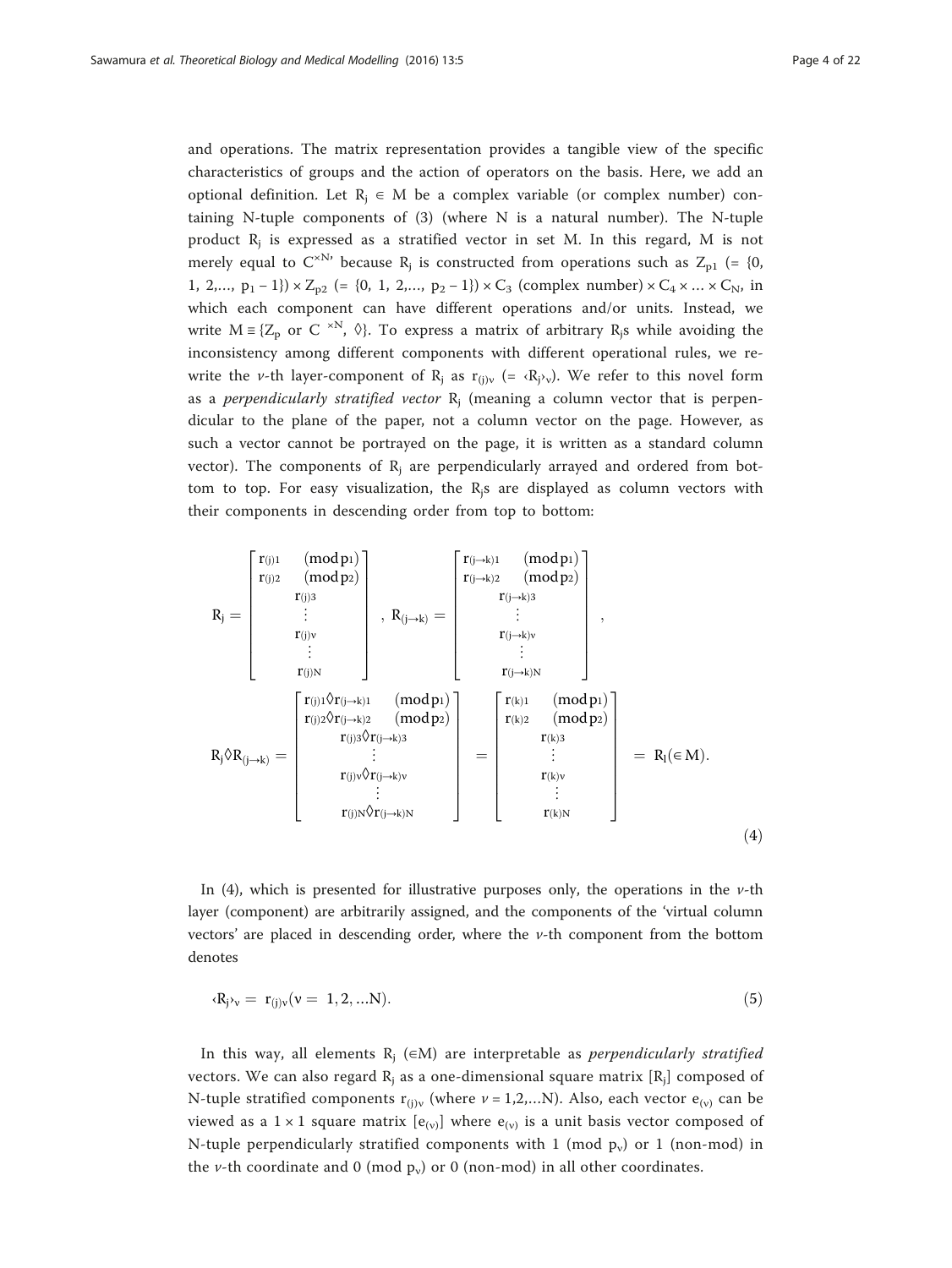<span id="page-4-0"></span>Here, a standard basis for M (=  $\{Z_p \text{ or } C \times N, \Diamond\}$ ) is denoted by a set of N-tuple basis vectors  $[e_{(1)}, e_{(2)}, e_{(3),...,} e_{(v),...,} e_{(N)}]$   $(= \varphi_N)$   $[9, 20-22]$  $[9, 20-22]$  $[9, 20-22]$  $[9, 20-22]$  $[9, 20-22]$ . Thus,



Expression (6) is a conventional vector expression of the operational rules [\(3](#page-2-0)) acting on the *v*-th vector  $e_{(v)}$ .

Now, let V be a vector space over the field C of complex numbers and GL(V) be the group of isomorphisms of V onto itself. By definition, an element a of  $GL(V)$  is a linear mapping of V into V via its inverse  $a^{-1}$ . When V has a finite basis ( $e_{(v)}$ ) of *n* elements, each linear map a:  $V \rightarrow V$  is defined by a square matrix  $(a_{st})$  of order *n*. The images  $a(e_t)$  in terms of the basis  $(e_s)$  are given by

$$
a(e_t) = \sum_s a_{st} e_s. \tag{7}
$$

Thus, the group GL(V) is the group of invertible square matrices of order  $n$  [[22](#page-21-0)]. Suppose that G is a finite group with identity element 1 and composition  $(i, k) \rightarrow jk$ . linear representation of G in V is a homomorphism  $\rho$  from group G into group GL(V).

$$
\rho: G \to GL(V). \tag{8}
$$

To each element  $j \in G$ , we associate an element  $\rho(j)$  of  $GL(V)$  such that

$$
\rho(jk) = \rho(j) \cdot \rho(k) \text{ for } j, \ k \in G. \tag{9}
$$

Additionally,

$$
\rho(1) = 1, \ \rho(j^{-1}) = \rho(j)^{-1}.
$$
 (10)

When  $\rho$  is given, we say that V is a representation of G [[22\]](#page-21-0).

Moreover, if V has finite dimensions  $n$ , then  $n$  denotes the degree of the representation. Let  $e_{(v)}$  be a basis of V (an orthonormal vector in the v-th layer), and  $D(R_i)$  be the matrix of  $\rho(R_i)$  with respect to this basis. In our model,  $j \equiv R_i$ ,  $k \equiv R_k$ , and  $n = 1$ . The correspondences

$$
R_j: M \to M \text{ and } \rho: R_j \to D(R_j)
$$
 (11)

also apply. Hence, for arbitrary elements  $\rm R_{j}$ ,  $\rm R_{k}$  of M, we have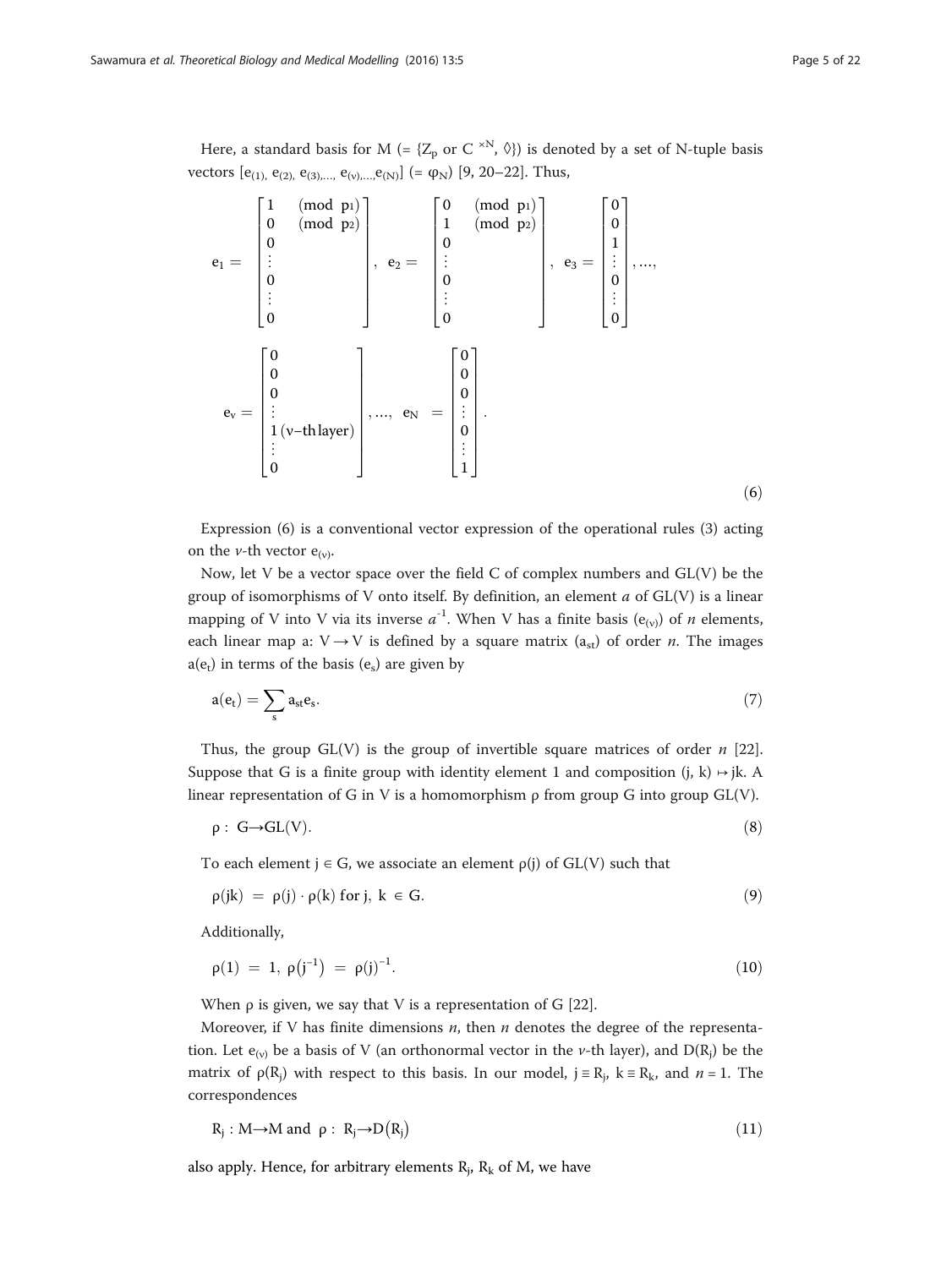<span id="page-5-0"></span>
$$
(R_jR_k)M = R_j(R_kM), \text{ and consequently } D(R_jR_k) = D(R_j)D(R_k). \tag{12}
$$

Group M can then be expressed as the product of matrices  $R_i$  and  $R_k$ . Denoting by  $D_{st}(R_i)$  the coefficients of the matrix  $D(R_i)$ , (12) becomes [[22\]](#page-21-0)

$$
D_{st}(R_jR_k) = \sum_{u} D_{su}(R_j) \cdot D_{ut}(R_k). \qquad (13)
$$

In our model, the components are discriminated by the stratified form, which is incompatible with the interactive rules between elements of a matrix. The above analysis is performed on a square matrix of order  $n = 1$  in Eqs. [\(4](#page-3-0))-(13).

A vector space of definable multiplication (additive group) is called a K-algebra (ring). To confirm that the K-vector space is a K-algebra, we denote a linear transformation of V as V  $\rightarrow$  V, and a set of entire endomorphisms as End<sub>K</sub>(V). For *n*-dimensional V, End<sub>K</sub>(V) can be viewed as an  $(n \times n)$  K-element matrix Mat<sub>K</sub>(n). Then, for f, g  $\in$ End<sub>K</sub>(V), the product 'f∘g' is defined as 'fg', and the multiplication is defined for  $\text{End}_{K}(V)$ . Therefore,  $\text{End}_{K}(V)$  is an *n*-dimensional K-algebra, and can be viewed as a matrix ring [[22](#page-21-0)].

We next find the C[M] module that satisfies the following postulates:

- 1) M is an additive group,
- 2) Multiplication by R is definable in M; that is, for a,  $b \in R$  (where R is a set of real numbers) and  $R_j \in M$ , we have  $a(bR_j) = (ab)R_j \in M$ ,  $1 \cdot R_j = R_j$ . (14)

3) 
$$
(a + b) R_j = aR_j + bR_j, a(R_j + R_k) = aR_j + bR_k.
$$
 (15)

Under these postulates, a pair of arbitrary elements  $R_i$  and  $R_k$  must be homomorphic.

To maintain incompatibility with the above C[M] module, we reinterpret the  $\Diamond$ operation as '+' or '×'prior to matrix manipulation. That is, the rule of nonmodular/modular addition is simply denoted by '+', and a composite  $\{R_iR_k\}$ ' is treated as a simple multiplication ' $R_i \times R_k$ '. This treatment avoids ambiguity when  $\Diamond$ is undetermined in the matrix multiplication.

First, we denote the representation matrix of an operator  $R_i$  by  $D(R_i)$ , where  $R_i$ can re-denote a 1-dimensional square matrix  $[R_i]$  composed of N-tuple perpendicularly stratified components of  $r_{(i)v}$  ( $v = 1, 2,...N$ ) over basis  $\varphi_N$ . Then, denoting  $R_j e_{(v)}$ as a basis  $e_{(v)}$  multiplied by  $R_i$ , the representation matrix  $D(R_i)$  is expressed as follows:

$$
R_j \varphi_N = [R_j e_{(1)}, R_j e_{(2)}, ..., R_j e_{(v)}, ..., R_j e_{(N)}] = [e_{(1)}, e_{(2)}, ..., e_{(v)}, ..., e_{(N)}] D(R_j) = \varphi_N D(R_j).
$$
\n(16)

By Eqs. ([4\)](#page-3-0) and ([6\)](#page-4-0), the left–hand side of Eq. (16) becomes

$$
[R_j e_{(1)}, R_j e_{(2)}, ..., R_j e_{(v)}, ..., R_j e_{(N)}] = [e_{(1)}, e_{(2)}, ..., e_{(v)}, ..., e_{(N)}][R_j].
$$
\n(17)

Hence,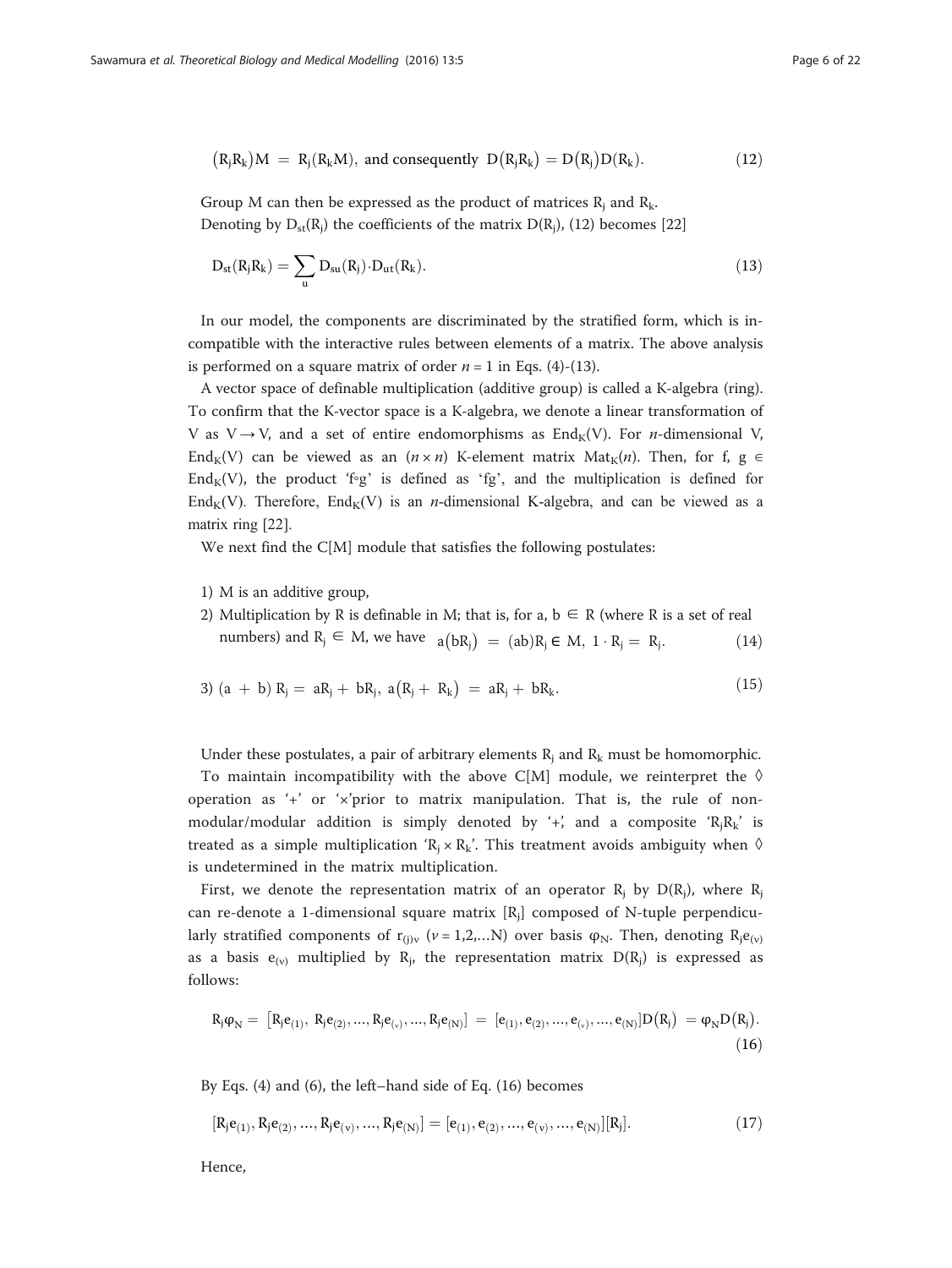$(18)$ 

<span id="page-6-0"></span>
$$
D(R_j) = [R_j].
$$

The one-dimensional square matrix  $\left[\mathtt{R}_{\mathfrak{j}}\right]$  is equivalent to the perpendicularly stratified vector  $R_i$ . In essence, [\(17](#page-5-0)) means the combination

$$
\left[\mathbf{R}_{j}\mathbf{e}_{(\mathsf{v})}\right]=\left[\mathbf{e}_{(\mathsf{v})}\right]\left[\mathbf{R}_{j}\right]
$$
\n(19)

in the *v*-th layer, where  $v = 1, 2,..., N$ . Referring to Eq. ([6](#page-4-0)), we observe that  $[R_j e_{(v)}] = [1][R_j]$  $[R_j e_{(v)}] = [1][R_j]$  $[R_j e_{(v)}] = [1][R_j]$ in the *v*-th layer, and  $[R_i e_{(v)}] = [0][R_i]$  in the  $\mu$ -th layer  $(\mu \neq v)$ . In subsequent sections, we construct the perpendicularly stratified vectors into multi-dimensional square matrices.

#### §2. Further application of stratified vectors as elements of a larger square matrix

Here, we incorporate the stratified vectors  $R_i$  in set M into a larger matrix. As discussed in our previous paper, we consider that our approach will assist the treatment of a patient's disease state  $R_i$  [[19\]](#page-21-0). We also suggest solutions in the absence of a practical group matrix representation.

The order |M| of a set M might be infinite. If  $|M| = \infty$ , we can apply an operation τ that changes the *m*-tuple combination of arbitrary  $R_i$ s from M to the same number of combination of  $R_j$ s (where *m* is a positive integer not exceeding  $|M|$ ; *m* = 1, 2, 3,...  $|M|$ ). Let  $\tau$  be a mapping such that

$$
\tau : \begin{bmatrix} R_a \\ R_b \\ R_c \\ \vdots \\ R_d \end{bmatrix} (\equiv R^m) \rightarrow \begin{bmatrix} R_a^{'}\\ R_b^{'}\\ R_c^{'}\\ \vdots \\ R_d^{'}\end{bmatrix} \begin{pmatrix} = R^{m'}\\ \end{pmatrix} \text{ ($m$-row$, $1$-column, $N$-layer matrix)}.
$$
 (20)

Note that  $\tau$  is a mapping from a *m*-tuple  $R_j$  to another *m*-tuple  $R_j$ , where the  $R_j$ s are freely selected from M, and infinite τ's are permitted, because at this stage we merely introduce our perpendicular approach. In practice, τ could be an intervention/treatment T administered throughout the clinical course of a certain patient.

As a more tangible example, suppose that Eq. ([1](#page-1-0)) represents a series of disease states of a certain patient over the entire treatment course; namely,  $R_1(=R_{(0\rightarrow 1)})\mathcal{R}_{(1\rightarrow 2)}\mathcal{R}_{(2\rightarrow 3)}\mathcal{R}_{\cdots}\mathcal{R}_{(m-2\rightarrow m-1)}\mathcal{R}_{(m-1\rightarrow m)}=R_m$  (where  $R_0$  is the initial state of the patient; for consistency of expression, we use  $R_{(0\rightarrow1)}$  rather than  $R_1$  until now). This sequence could also be written as a series of row vectors

$$
[R_{(0\to1)}\lozenge R_{(1\to2)}\lozenge R_{(2\to3)}\lozenge...\lozenge R_{(m-2\to m-1)}\lozenge R_{(m-1\to m)}],\tag{21}
$$

where each  $R_i$  is a component of a row vector, and the  $\Diamond$ s are optionally included for their explicit recognition. That is, we can regard (21) as  $(m \times 1)$  N-tuple perpendicular vectors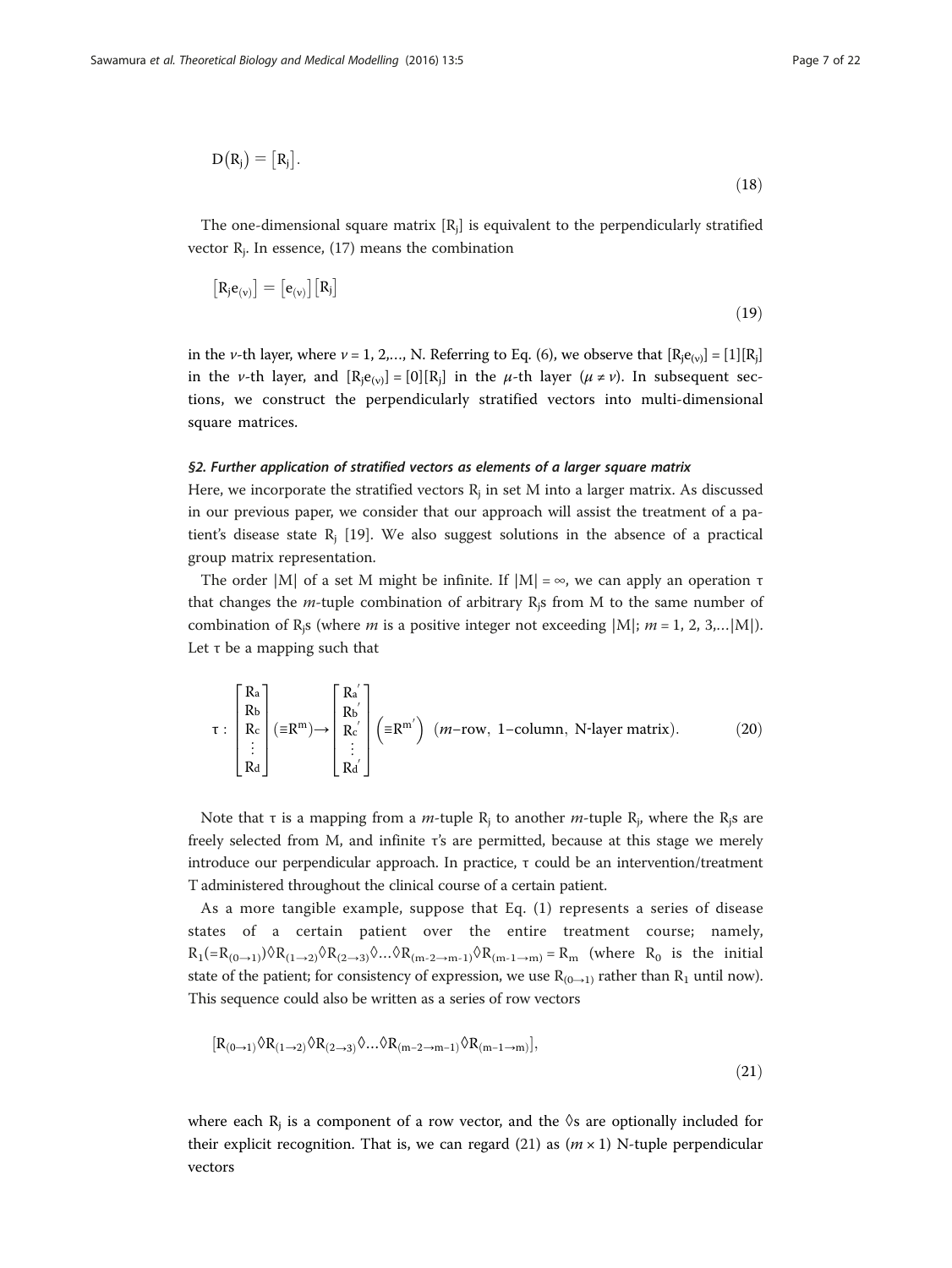<span id="page-7-0"></span>
$$
[R_{(0\to 1)}, R_{(1\to 2)}, R_{(2\to 3)}, \dots, R_{(m-2\to m-1)}, R_{(m-1\to m)}]. \tag{22}
$$

Likewise, ([20\)](#page-6-0) can be assembled from column vectors obtained by transposing ([21](#page-6-0)), as displayed in (23). In this regard, provided that  $\tau$  is a mapping for a treatment T of the patient, and  $\mathbb{R}^m$  is the entire course of the untreated patient, the  $\mathbb{R}^{m'}$  [\(20\)](#page-6-0) of the patient undergoing treatment T becomes

$$
\tau : \left[\begin{array}{c} R_{(0\rightarrow 1)} \\ \varphi \\ R_{(1\rightarrow 2)} \\ \varphi \\ \vdots \\ \varphi \\ R_{(m-2\rightarrow m-1)} \\ \varphi \\ R_{(m-1\rightarrow m)} \end{array}\right] \left(\equiv R^m\right) \rightarrow \left[\begin{array}{c} R_{(0\rightarrow 1)'} \\ \varphi \\ R_{(1\rightarrow 2)'} \\ \varphi \\ \vdots \\ \varphi \\ R_{(m-2\rightarrow m-1)'} \\ \varphi \\ R_{(m-1\rightarrow m)'} \end{array}\right] \left(\equiv R^{m'}\right) \left(\text{${\it m}$-row, 1-column, N-layer space matrix}\right).
$$
\n
$$
(23)
$$

Both of  $R^m$  and  $R^{m'}$  can be confirmed as *m*-tuple products of  $M \in M^{\times m}$ ). Additionally,  $R^m$  and  $R^{m'}$  are N-tuple perpendicularly stratified vectors, implying that ([18](#page-6-0)) can be similarly expressed in stratified form.

From ([20\)](#page-6-0), there exists a mapping  $\pi$  ( $\in$  GL( $V^m$ ), an *m*-dimensional linear space):

$$
R^m \to R^{m'}.
$$

Let  $g \in GL(V^m)$ ) satisfy

$$
gR^{m} = R^{m'}.
$$
 (25)

g (treatment T on the patient) is an  $m$ -dimensional, N-tuple perpendicularly stratified square matrix  $\binom{N}{m}$  $(p)$  satisfying the relationship:

$$
R^{m'} = \left[ {^{N}}_{m}D(g) \right]R^{m},\tag{26}
$$

which is expressed as ordinal matrix products. The *v*-th layer of the matrix  $\begin{bmatrix} N_D(g) \end{bmatrix}$  is denoted by  ${\rm \binom{N}{m}}{Q(g)}_v$ , by which (26) becomes

$$
R_v^{m'} = [^N_m D(g)]_v R_v^m,\tag{27}
$$

or  $\langle R^m \rangle$ ,  $v = \langle [m] \text{D}(g) ] \rangle$ ,  $\langle R^m \rangle$ , Equivalently,

$$
\begin{bmatrix}\nR_{(0\to 1)}' \\
\varphi \\
R_{(1\to 2)}' \\
\varphi \\
R_{(2\to 3)}' \\
\vdots \\
\varphi \\
R_{(m-2\to m-1)'} \\
\varphi \\
R_{(m-1\to m)'}\n\end{bmatrix}(v) = \begin{bmatrix}\nN_{(0\to 1)} \\
N_{(1\to 2)} \\
\varphi \\
R_{(2\to 3)} \\
\vdots \\
\varphi \\
R_{(m-2\to m-1)} \\
\varphi \\
R_{(m-1\to m)}\n\end{bmatrix}(v)
$$
\n(28)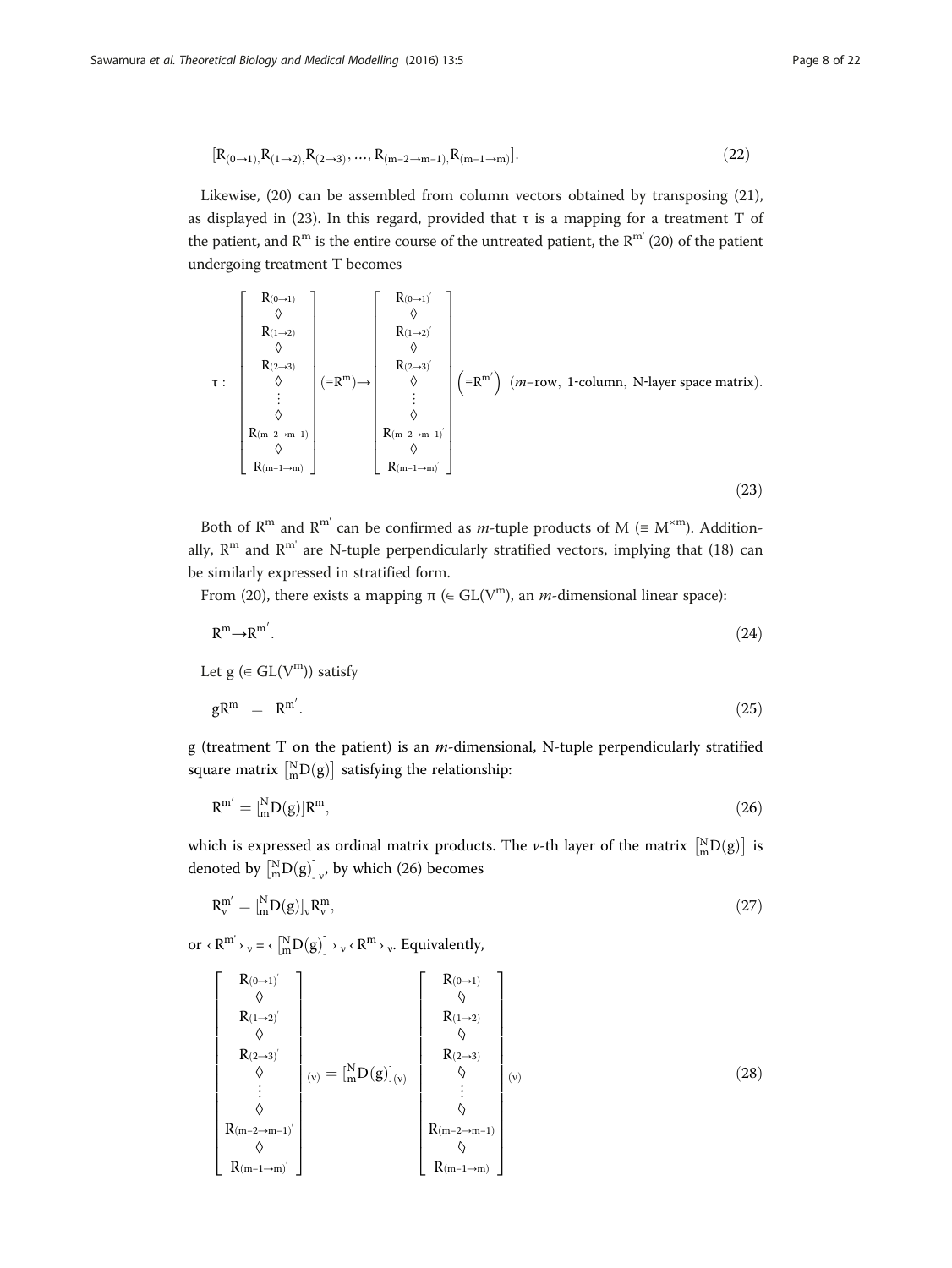<span id="page-8-0"></span>
$$
= \begin{bmatrix} D_{(v)11} & D_{(v)12} & D_{(v)13} & \cdots & D_{(v)1m} \\ D_{(v)21} & D_{(v)22} & D_{(v)23} & \cdots & D_{(v)2m} \\ D_{(v)31} & D_{(v)32} & D_{(v)33} & \cdots & D_{(v)3m} & \cdots \\ \vdots & \vdots & \vdots & \ddots & \vdots \\ D_{(v)m1} & D_{(v)m2} & D_{(v)m3} & \cdots & D_{(v)mm} \end{bmatrix} \begin{bmatrix} R_{(0\rightarrow 1)} \\ \varphi \\ R_{(1\rightarrow 2)} \\ \varphi \\ R_{(2\rightarrow 3)} \\ \varphi \\ \vdots \\ R_{(m-2\rightarrow m-1)} \\ \varphi \end{bmatrix} (v) \eqno(29)
$$

The elements in (29) are the individual components in the cross-section of the  $\nu$ -th layer;  $\langle R_a \rangle_v = r_{(a)v}$ . Like the elements  $R_j$ ,  $D_{(v)\text{st}}$  denotes an element (∈ M) of  $\begin{bmatrix} N_D(g) \end{bmatrix}$  in the s-th row and t-th column of the v-th layer ( $v = 1, 2, ..., N$ ). Note that ([23](#page-7-0)), ([28\)](#page-7-0) and (29) express not only ordinal matrix relationships; that is, linear combinations of respective components in  $\mathbb{R}^m$  and  $\mathbb{R}^m$ , but also the clinical course ([1\)](#page-1-0) of the patient through a series of  $\Diamond$  operations. However, including the  $\Diamond$ s in the row/column vector is optional, and the row/column vectors ([21](#page-6-0)) and [\(22](#page-7-0)) are strictly equivalent. Naturally, ([28\)](#page-7-0) and (29) can be transposed through  $\binom{N}{m}$  $(g)$ <sup>t</sup>, the transposed matrix of  $\binom{N}{m}$  $(g)$ .

$$
\begin{aligned} &\left[R_{(0\rightarrow 1)}' \quad \lozenge \quad R_{(1\rightarrow 2)}' \quad \lozenge \quad R_{(2\rightarrow 3)}' \quad \lozenge \quad \dots \quad \lozenge \quad R_{(m-2\rightarrow m-1)}' \quad \lozenge \quad R_{(m-1\rightarrow m)}'\right] \\ &= \left[R_{(0\rightarrow 1)} \lozenge R_{(1\rightarrow 2)} \lozenge R_{(2\rightarrow 3)} \lozenge \dots \lozenge R_{(m-2\rightarrow m-1)} \lozenge R_{(m-1\rightarrow m)}\right] \left[^{N}_{m}D(g)\right]^{t} . \end{aligned} \tag{30}
$$

(30)<br>Expressions [\(28\)](#page-7-0)–(30) are optional vector descriptions representing the change in the pre/post-state of a patient undergoing an intervention/treatment T, which preserves the operational meaning. The notation now takes a double meaning, representing 1) a series of changes from the previous state  $R_{(j-1)}$  to a subsequent state  $R_j$  ( $j = 1, 2,..., m$ ), where the change at session j occurs by an operation  $R_{(j-1\rightarrow j)}$  to  $R_{(j-1)}$ , or 2) the poststate of the intervention/treatment T, resulting from the linear combination of the prestate and the subsequently modified states  $R_{(i-1\rightarrow i)}$ . We envisage that this notation could concisely represent the multiple aspects of a patient's clinical history.

In [\(28\)](#page-7-0)–(30), the operator  $\Diamond$  plays a negligible role, and we can omit the  $\Diamond$ s from an arbitrarily ordered column vector as follows:

$$
R^{m} = \begin{bmatrix} R^{(0\rightarrow 1)} \\ \updownarrow \\ R^{(3\rightarrow 4)} \\ \downarrow \\ R^{(7\rightarrow 2)} \\ \downarrow \\ \downarrow \\ R^{(a\rightarrow b)} \\ \downarrow \\ R^{(c\rightarrow d)} \end{bmatrix} = \begin{bmatrix} R^{(0\rightarrow 1)} \\ R^{(3\rightarrow 4)} \\ \downarrow \\ R^{(7\rightarrow 2)} \\ \vdots \\ R^{(a\rightarrow b)} \\ \downarrow \\ R^{(a\rightarrow b)} \\ \downarrow \\ R^{(c\rightarrow d)} \end{bmatrix} . \tag{31}
$$

This alternative representation of [\(28\)](#page-7-0) and (29) is naturally permissible, and both stratified vectors in (31) can be equivalently treated in ordinal vector and matrix operations.

All of the elements in (29) are N-tuple perpendicularly stratified vectors ( $\in$  set M), thus confirming the matrix representation of  $\begin{bmatrix} N_D(g) \end{bmatrix}$  ( $\equiv M^{\times m^2}$ ; m<sup>2</sup>-tuple product of M).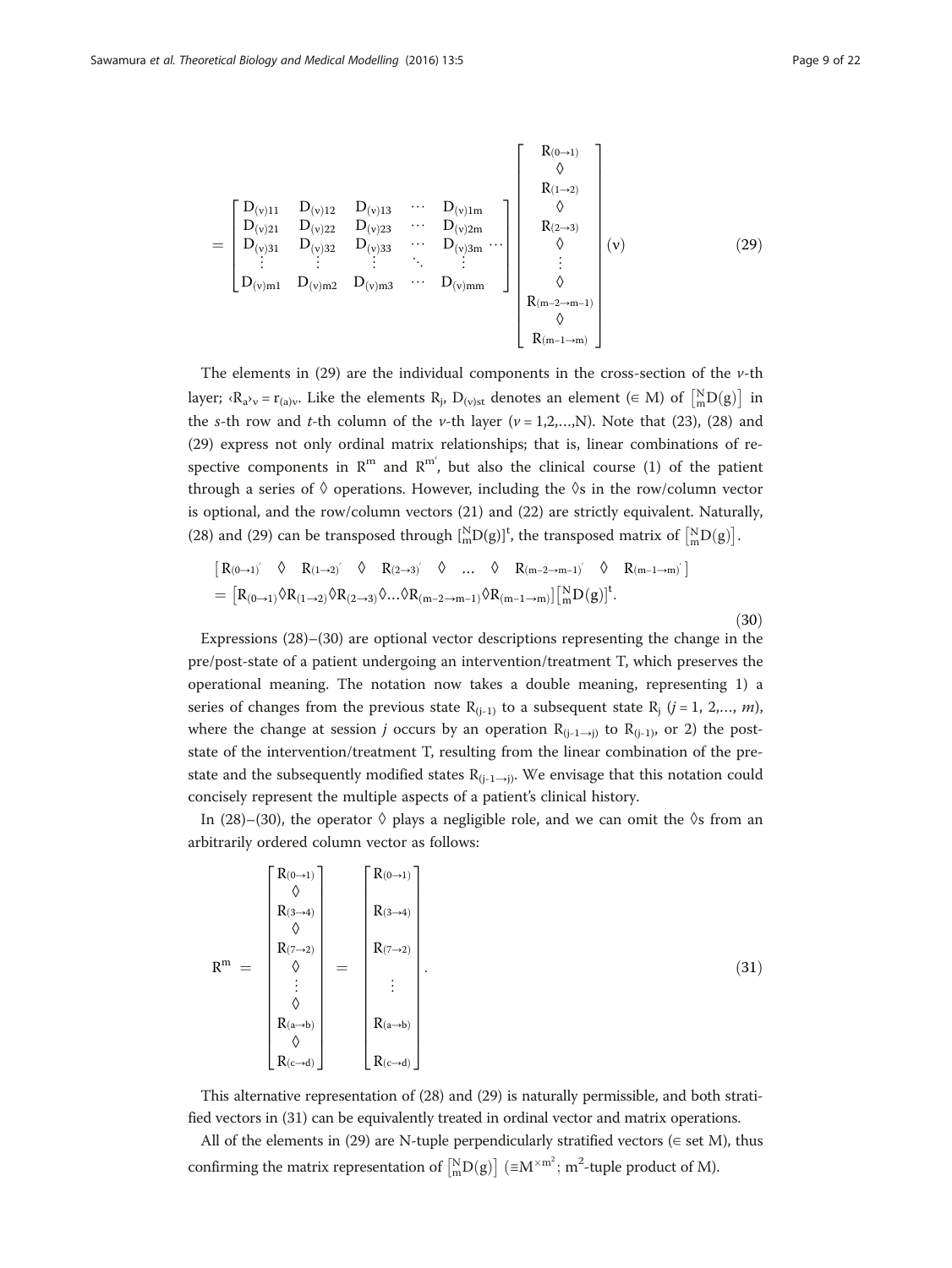<span id="page-9-0"></span>Similar to ([24\)](#page-7-0)–([29\)](#page-8-0), a series of changes such as  $R^m \stackrel{g1}{\rightarrow} R^{m'} \stackrel{g2}{\rightarrow} R^{m''} \stackrel{g3}{\rightarrow} ... \stackrel{g_{(n-1)}}{\rightarrow} R^{m(n)}$ , where  $g_1, g_2,...,g_{(n-2)}, g_{(n-1)} \in GL(V^m)$  satisfy:

$$
g_i R^m = R^{m'}, \text{ and } R^{m'} = {^Nm}D(g_i)]R^m \ (i = 1, 2, ..., n-1)
$$
 (32)

can be written as combinations of

$$
R^{m^{(n)}} = [{}^{N}_{m}D(g_{(n-1)})]...\,{}^{N}_{m}D(g_{3})][{}^{N}_{m}D(g_{2})][{}^{N}_{m}D(g_{1})]R^{m}
$$
\n(33)

and

$$
R_v^{m^{(n)}} = [{}^N_m D(g_{(n-1)})]_v...[{}^N_m D(g_3)]_v [{}^N_m D(g_2)]_v [{}^N_m D(g_1)]_v R_v^m. \tag{34}
$$

The post-interventional state  $R_0^{m'}$  is related to the pre-interventional state  $R_0^m$  as follows:

 $R_0^{\text{m}} = [\,_{\text{m}}^{\text{N}}D(g_{(n-1)})\,]_0 \dots \, [\,_{\text{m}}^{\text{N}}D(g_3)\,]_0\, [\,_{\text{m}}^{\text{N}}D(g_2)\,]_0\, [\,_{\text{m}}^{\text{N}}D(g_1)\,]_0 R_0^{\text{m}}$ , where ' $\,_{\text{m}}^{\text{N}}D(g)\,]_0 = {}_{\text{m}}I_{(0)}$  (*m* × *m* identity matrix)'. We emphasize that  $R_0^m$  should be discriminated from the identity state  $R<sub>0</sub>$  (containing all zeros) described in our previous articles [[18](#page-21-0), [19](#page-21-0)].

To compose a basis of orthonormal vectors, we express the  $1 \times m$  unit vectors as in ([6\)](#page-4-0), but these should be viewed as column vectors in the plane of this paper, which represent the v-th cross-section. Because the operational units are defined for each layer, all of the components obey the same operational rules, different from the case illustrated in ([6\)](#page-4-0).

The basis is denoted by a set of m-tuple column vectors in the  $\nu$ -th layer

$$
[e_{(v)1}, e_{(v)2}, e_{(v)3}, \dots, e_{(v)\mu}, \dots, e_{(v)m}] (= \varphi_{(v)m}),
$$
\n(35)

where  $e_{(v)\mu}$  (*m*-row, 1-column, N-layer) ( $\mu$  = 1, 2,..., *m*) is a basis vector with 1 in the  $\mu$ -th coordinate of the *v*-th layer, and 0 otherwise. Similarly,  $e_{(v)\mu}$  ( $\mu$  = 1, 2,..., *m*) contains 0 in all but the  $\mu$ -th coordinate of the *v*-th layer. (#)

$$
e_{(v)1} = \begin{bmatrix} 1 \\ 0 \\ 0 \\ \vdots \\ 0 \\ 0 \end{bmatrix}_{(v)}, \ e_{(v)2} = \begin{bmatrix} 0 \\ 1 \\ 0 \\ \vdots \\ 0 \\ 0 \end{bmatrix}_{(v)}, \ e_{(v)3} = \begin{bmatrix} 0 \\ 0 \\ \vdots \\ 0 \\ \vdots \\ 0 \end{bmatrix}_{(v)}, ..., e_{(v)3} = \begin{bmatrix} 0 \\ 1 \\ \vdots \\ 0 \\ \vdots \\ 0 \end{bmatrix}_{(v)}, ...,
$$

 $(36)$ 

(cross-section at the  $\nu$ -th layer).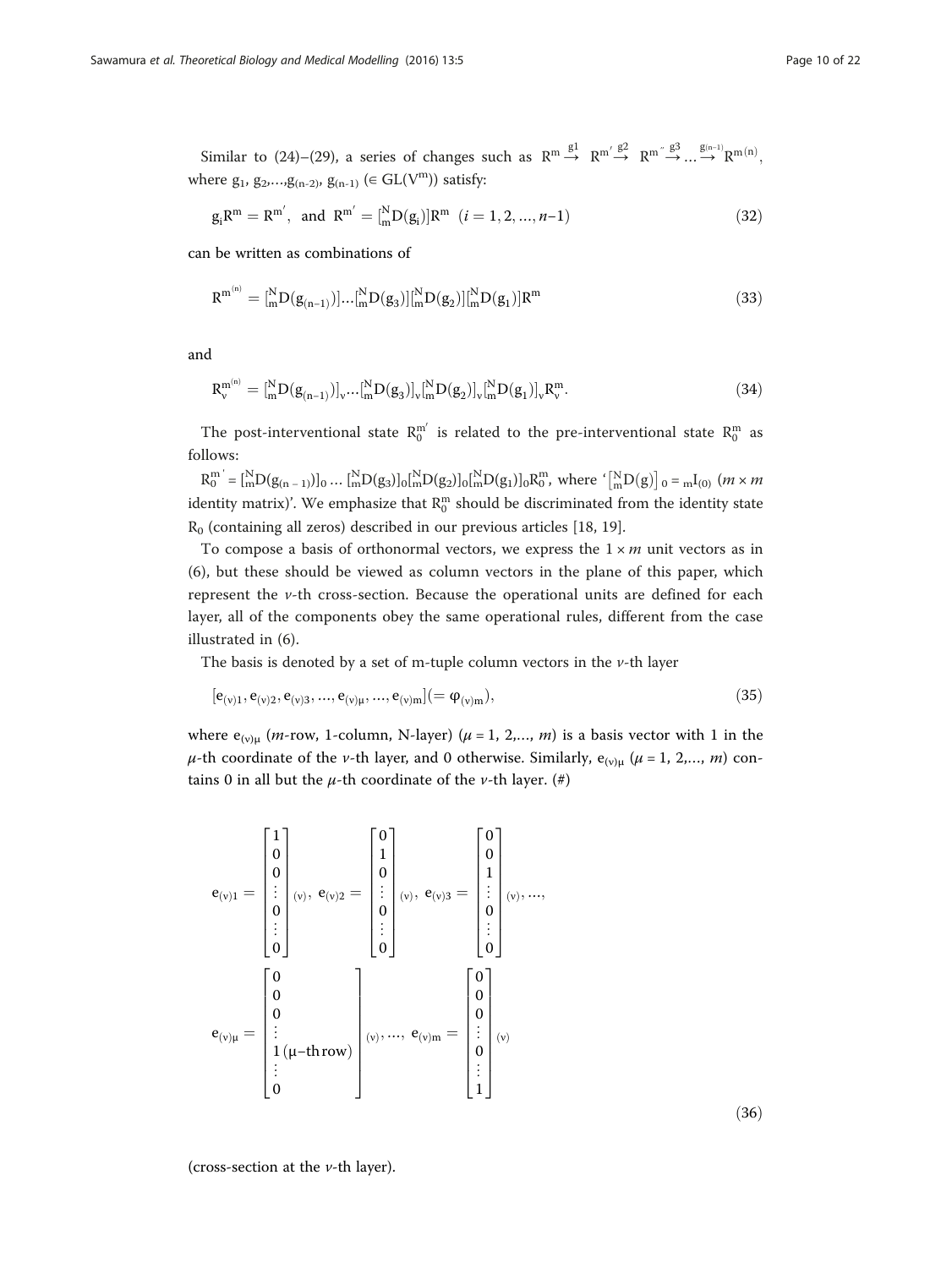<span id="page-10-0"></span>([36\)](#page-9-0) comprises the following  $m \times m$  identity matrix:

$$
{}_{m}I_{(v)} = \begin{bmatrix} 1 & 0 & \cdots & 0 \\ 0 & 1 & \cdots & 0 \\ \vdots & \vdots & \ddots & \vdots \\ 0 & 0 & \cdots & 1 \end{bmatrix} (v) \text{ (non-modular case)} (v = 1, 2, ..., N). \tag{37}
$$

In this case, the cross-section at the  $\nu$ -th layer is non-modular.

$$
{}_{m}I_{(\nu)}=\begin{bmatrix}1 & 0 & \cdots & 0 \\ 0 & 1 & \cdots & 0 \\ \vdots & \vdots & \ddots & \vdots \\ 0 & 0 & \cdots & 1\end{bmatrix} \! {}_{(\nu)}\!\!\!\! \pmod{p_{\nu}} \, (\nu=1,\,2,...,\,N). \qquad \qquad (38)
$$

In (38), the cross-section at the v-th layer is mod  $p_{\nu}$ . In both (37) and (38), the operational unit is uniquely applied in the  $\nu$ -th layer. Then, [\(35\)](#page-9-0) and [\(36\)](#page-9-0) are equivalent and the compositions of (37) and (38) follow from the definition of operation in the  $\nu$ -th layer.

The matrices [\(27\)](#page-7-0)–[\(29\)](#page-8-0) can also be expressed in terms of the basis  $\varphi_{(v)mn}$ . For this purpose, we define the image of element g ([25](#page-7-0)) on  $\varphi_{(v)mn}$  as  $g\varphi_{(v)m}$ , and that on  $e_{(v)\mu}$  as  $ge_{(v)\mu}$ ; that is

$$
g\phi_{(v)m} = [ge_{(v)1}, ge_{(v)2}, ..., ge_{(v)\mu}, ..., ge_{(v)m}] = [e_{(v)1}, e_{(v)2}, ..., e_{(v)\mu}, ..., e_{(v)m}]^{N}_{m}D(g)]_{v},
$$
  
(where  $\nu = 1, 2, ..., N$ ).

 $(39)$ 

Note that each  $\varphi_{(v)}$  independently acts on an individual layer v (where  $v = 1, 2,..., N$ ), and there exists a N-tuple product of  $\varphi_{(v) m}$  ( $v = 1, 2,..., N$ ). Therefore, we can express  $\Phi_{(N)}$  as follows:

$$
\Phi_{(N)} = \left[ \varphi_{(1)m}, \varphi_{(2)m}, ..., \varphi_{(v)m}, ..., \varphi_{(N)m} \right] (v = 1, 2, ..., N)
$$
\n
$$
= \left[ [\mathbf{e}_{(1)1}, \mathbf{e}_{(1)2}, ..., \mathbf{e}_{(1)}_{\mu}, ..., \mathbf{e}_{(1)m}], [\mathbf{e}_{(2)1}, \mathbf{e}_{(2)2}, ..., \mathbf{e}_{(2)}_{\mu}, ..., \mathbf{e}_{(2)m}], ...,
$$
\n
$$
[\mathbf{e}_{(v)1}, \mathbf{e}_{(v)2}, ..., \mathbf{e}_{(v)\mu}, ..., \mathbf{e}_{(v)m}], ..., [\mathbf{e}_{(N)1}, \mathbf{e}_{(N)2}, ..., \mathbf{e}_{(N)}_{\mu}, ..., \mathbf{e}_{(N)m}]]. (\mu = 1, 2, ..., m)
$$
\n(40)

Defining an image of element g on  $\Phi$ <sub>(N)</sub> as  $g\Phi$ <sub>(N)</sub>, (39) is more concisely expressed as

$$
g\Phi_{(N)} = \left[g\phi_{(1)m}, g\phi_{(2)m}, \dots, g\phi_{(v)m}, \dots, g\phi_{(N)m}\right] (\nu = 1, 2, \dots, N)
$$
  
= 
$$
\left[\phi_{(1)m}, \phi_{(2)m}, \dots, \phi_{(v)m}, \dots, \phi_{(N)m}\right] \begin{bmatrix} N \\ m \end{bmatrix} D(g).
$$
 (41)

The expanded form of (41) is

$$
=[[ge_{(1)1},ge_{(1)2}...,ge_{(1)\mu},...,ge_{(1)m}],[ge_{(2)1},ge_{(2)2},...,ge_{(2)\mu},...,ge_{(2)m}],...,\\ [ge_{(v)1},ge_{(v)2},...,ge_{(v)\mu},...,ge_{(v)\mu},...,ge_{(v)m}],...,[ge_{(N)1},ge_{(N)2},...,ge_{(N)\mu},...,ge_{(N)m}]]
$$
(42)  
\n
$$
\begin{bmatrix}N \\ mD(g)\end{bmatrix}\cdot(\mu=1,2,...,m)
$$

Moreover, for  $g_{(n-1)}...g_3g_2g_1$  ( $\in$  GL(V<sup>m</sup>), we have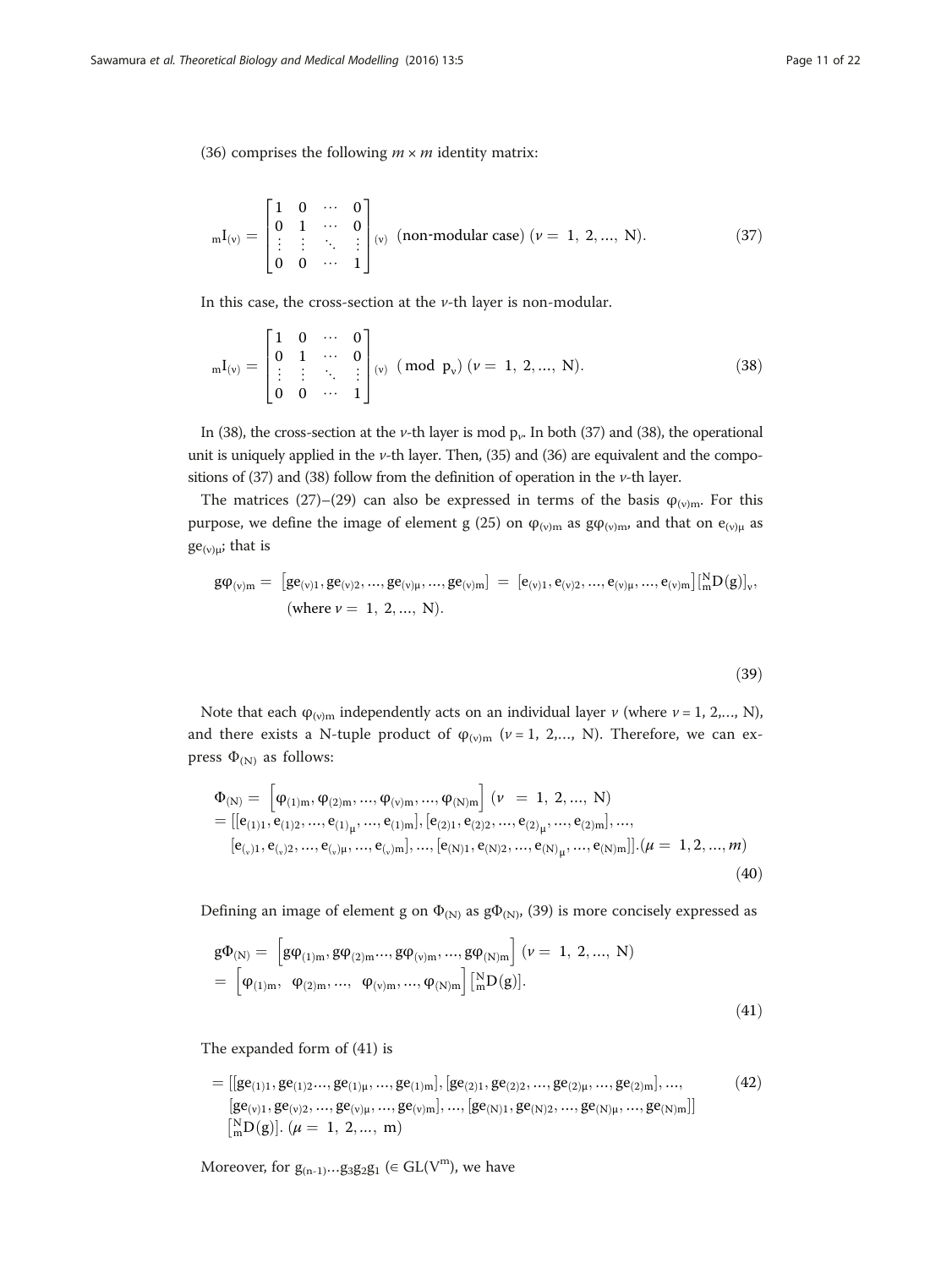$\ddot{\phantom{a}}$ 

<span id="page-11-0"></span>
$$
(g_{(n-1)}...g_3g_2g_1)\varphi_{(v)m} = \begin{bmatrix} (g_{(n-1)}...g_3g_2g_1)e_{(v)1}, (g_{(n-1)}...g_3g_2g_1)e_{(v)2}, ..., \\ (g_{(n-1)}...g_3g_2g_1)e_{(v)\mu}, ..., (g_{(n-1)}...g_3g_2g_1)e_{(v)m} \end{bmatrix}
$$

$$
= [e_{(v)1}, e_{(v)2}, ..., e_{(v)\mu}, ..., e_{(v)m}]\begin{bmatrix} \mathbf{N} \mathbf{D}(\mathbf{g}_{(n-1)}) \end{bmatrix}_{v} ...
$$

$$
\begin{bmatrix} \mathbf{N} \mathbf{D}(\mathbf{g}_3) \end{bmatrix}_{v} \begin{bmatrix} \mathbf{N} \mathbf{D}^{\mathbf{m}}(\mathbf{g}_2) \end{bmatrix}_{v} \begin{bmatrix} \mathbf{N} \mathbf{D}(\mathbf{g}_1) \end{bmatrix}_{v} . (n = 1, 2, ...)
$$
(43)

Similarly, (43) can be integrated over all layers ( $v = 1, 2,..., N$ ) as follows:

$$
\begin{aligned} \left( g_{(n\cdot 1)}...g_3g_2g_1 \right)\Phi_{(N)} &= \Big[ \Big( g_{(n\cdot 1)}...g_3g_2g_1 \Big) \phi_{(1)m}, \Big( g_{(n\cdot 1)}...g_3g_2g_1 \Big) \phi_{(2)m},..., \Big( g_{(n\cdot 1)}...g_3g_2g_1 \Big) \phi_{(v)m},..., \\ &\qquad \qquad \Big( g_{(n\cdot 1)}...g_3g_2g_1 \Big) \; \phi_{(N)m} \Big] \\ &= \Big[ \phi_{(1)m}, \; \phi_{(2)m},..., \; \phi_{(v)m},..., \; \phi_{(N)m} \Big] \big[ {}^N_m D \Big( g_{(n\cdot 1)} \Big) \big] ... \big[ {}^N_m D \Big( g_3 \Big) \big] \big[ {}^N_m D \Big( g_2 \Big) \big] \big[ {}^N_m D \Big( g_1 \Big) \big], \\ &\qquad \qquad \Big( 44 \Big) \\ &\qquad \qquad \Big( 44 \Big) \end{aligned}
$$

Alternatively, operating [\(37\)](#page-10-0) and ([38\)](#page-10-0) on the coordinates gives  $\varphi_{(v) m}[^{N}D(g)]_{v} = [{}^{N}D(g)]_{v}$ in the v-th layer. Moreover, when  $\mu \neq v$ , (##) ensures that

$$
\varphi_{(\mu)m} \big[ {}_{m}^{N}D(g) \big]_{\mu} = 0 \text{ (an } m \times m \text{ zeromatrix).}
$$
 (45)

Note that (44) is a simple combination of products; that is,  $(g_{(n-1)}...$  $g_3g_2g_1)\varphi_{(v)m} = \varphi_{(v)m}[\omega_N^N D(g)]_v$  in all layers  $v = 1, 2,..., N$ .

Using these definitions, we can represent combinations of arbitrarily selected  $R<sup>m</sup>$ s ([20\)](#page-6-0) or  $\mathbb{R}^m$ 's ([23\)](#page-7-0) from M in similar matrix form.

#### §3. Practical demonstration using simple examples

To facilitate understanding of our approach, we apply [\(20\)](#page-6-0)–(44) to some simple practical examples.

Suppose that R<sup>m</sup>s are arbitrarily selected from [\(20\)](#page-6-0) and labeled R<sub>(0→1)</sub>, R<sub>(1→2)</sub>, and R<sub>(2→3)</sub> (i.e.,  $m = 3$ , denoting 3 assessment sessions). Consider that  $R^{m'}s$  ( $R'_{(0\rightarrow 1)}$ ,  $R'_{(1\rightarrow 2)}$  and  $\overline{R}_{(2\rightarrow 3)}$  are selected from the same patient, or can be combined for arbitrary categorization purposes (e.g.,  $R_a$ ,  $R_b$ ,  $R_c$ ,  $R_d$ ,...). For an easy understanding, we presume that  $R^m$  and  $R^m$ are the clinical courses of a certain patient without and with intervention/treatment T, respectively, over the entire admission. We can define a mapping τ such as ([20\)](#page-6-0), [\(23](#page-7-0)), ([25\)](#page-7-0) and ([26\)](#page-7-0). Obviously, the courses  $\mathbb{R}^m$  and  $\mathbb{R}^{m'}$  cannot run simultaneously; however, we presume that after a sufficient scientific investigation of the intervention T, we can determine the most expected interaction among any components of the matrices  ${}_{3}{}^{N}D$  (with and without T) for a given patient. Therefore, we can envisage the following scenario.

If the number of layers is 4 ( $N = 4$ ), the plural sets of the patients' disease states, given  $R<sup>m</sup>$  without intervention T and  $R<sup>m'</sup>$  with T, can be determined through the mapping τ ([20](#page-6-0)):

$$
\tau: \ \ R^3 {\equiv} \begin{bmatrix} R^{(0\rightarrow 1)} \\ R^{(1\rightarrow 2)} \\ R^{(2\rightarrow 3)} \end{bmatrix} (3\times 1 \ \text{column matrix}) \rightarrow R^{3'} {\equiv} \begin{bmatrix} R^{(0\rightarrow 1)'} \\ R^{(1\rightarrow 2)'} \\ R^{(2\rightarrow 3)} \end{bmatrix} (3\times 1 \ \text{column matrix}). \tag{46}
$$

Then, during the clinical course  $R^{m'}$  of a patient undergoing T, the individual states at each session are expressed as  $R_{(0 \rightarrow 1)}$ ,  $R_{(1 \rightarrow 2)}$ ,  $R_{(2 \rightarrow 3)}$ .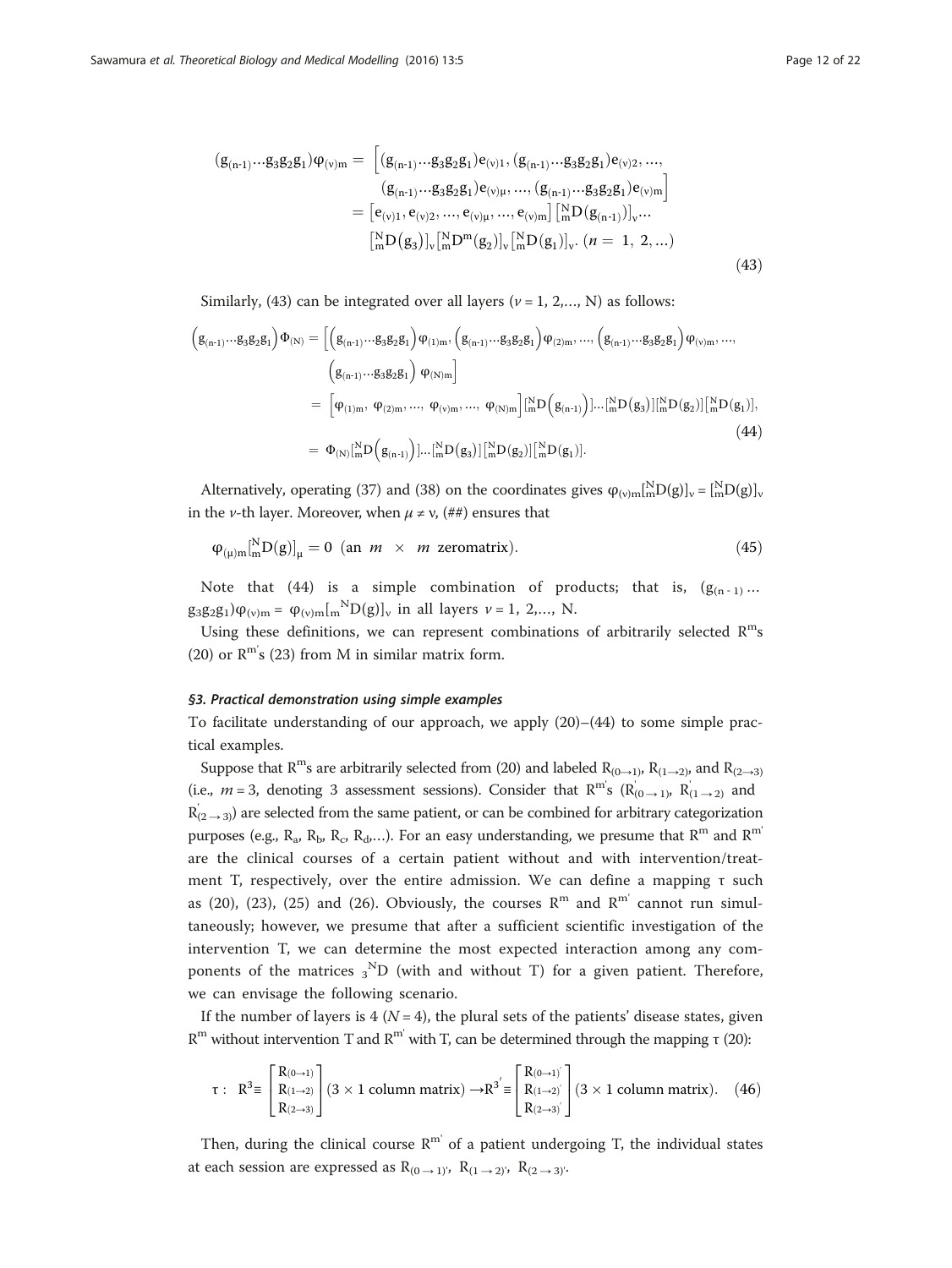<span id="page-12-0"></span>From ([25\)](#page-7-0), for  $g \in GL(V^m)$ , we have

$$
gR^3 = R^{3'}(m = 3).
$$
 (47)

According to [\(25](#page-7-0)) and [\(26](#page-7-0)),

$$
R^{3'} = [{}_{3}^{N}D(g)]R^{3},
$$
\n(48)

or in the *v*-th layer ( $v = 1, 2, ..., N$ ),

$$
R_v^{3'} = [{}_{3}^{N}D(g)]_v R_v^{3},\tag{49}
$$

$$
R_{\nu}^{3'} = \begin{bmatrix} D_{(\nu)11} & D_{(\nu)12} & D_{(\nu)13} \\ D_{(\nu)21} & D_{(\nu)22} & D_{(\nu)23} \\ D_{(\nu)31} & D_{(\nu)32} & D_{(\nu)33} \end{bmatrix} R_{\nu}^{3}.
$$
 (50)

For instance, an arbitrary  $R^3$  is given by

$$
R_{(0\to1)} = \begin{bmatrix} \{10 \pmod{11}\}/10 \\ \{6 \pmod{7}\}/6 \\ 148 \pmod{61} \\ 6 \pmod{7} \end{bmatrix}, \ R_{(1\to2)} = \begin{bmatrix} \{-3 \pmod{11}\}/10 \\ \{-2 \pmod{7}\}/6 \\ -22 \pmod{7} \\ 1 \pmod{7} \\ 1 \pmod{7} \end{bmatrix}, \ R_{(2\to3)} = \begin{bmatrix} \{2 \pmod{11}\}/10 \\ \{1 \pmod{7}\}/6 \\ 15 \pmod{7} \\ -3 \pmod{7} \end{bmatrix}.
$$
\n(51)

Note that to meaningfully express the modular score as a ratio, we divide the first components (first layer) by 10 (='p – 1' at mod p, with  $p = 11$ ), and interpret the severity of the first symptom on a 10-point scale  $\{0, 1/10, 2/10, \ldots, 10/10\} = Z_{11}/10$ . Similarly, we divide the second component (second layer) by 6 (=7 – 1), and interpret its severity on a 6-point scale  $\{0, 1/6, 2/6, \ldots, 6/6\} = \mathbb{Z}_7/6$ .

The representation matrix  $\begin{bmatrix} N_D(g) \end{bmatrix}$  of the patient after sufficient investigation is given by

$$
\begin{bmatrix} \frac{4}{3}D(g) \end{bmatrix}_{1} = \begin{bmatrix} 1 & 3 & 4 \\ 0 & 2 & 5 \\ 1 & 4 & 2 \end{bmatrix} \pmod{11}, \begin{bmatrix} \frac{4}{3}D(g) \end{bmatrix}_{2} = \begin{bmatrix} 1 & 2 & 3 \\ 0 & 3 & 4 \\ 1 & 2 & 1 \end{bmatrix} \pmod{7},
$$

$$
\begin{bmatrix} \frac{4}{3}D(g) \end{bmatrix}_{3} = \begin{bmatrix} 0.9 & 0.2 & 0.3 \\ 0.5 & 1.2 & -0.7 \\ 0.4 & -0.2 & 0.6 \end{bmatrix} \pmod{11}, \begin{bmatrix} \frac{4}{3}D(g) \end{bmatrix}_{4} = \begin{bmatrix} 1.1 & 0.2 & -0.1 \\ 0.3 & -0.5 & 0.7 \\ 0.1 & 0.7 & 0.3 \end{bmatrix} \pmod{124\text{hrs}}.
$$
(52)

In detail, supposing that  $\Diamond$  expresses mod 11 addition in the first layer, we can write,

$$
(1/10)\left\{ \begin{bmatrix} 1 & 3 & 4 \\ 0 & 2 & 5 \\ 1 & 4 & 2 \end{bmatrix} \begin{bmatrix} 10 \\ \lozenge \\ -3 \\ \lozenge \\ 2 \\ (-9) \end{bmatrix} \text{ (mod 11)} \right\} = (1/10)\left\{ \begin{bmatrix} 9 \\ \lozenge \\ 4 \\ 2 \\ (-9) \\ (-4) \end{bmatrix} \text{ (mod 11)} \right\}.
$$
\n
$$
(53)
$$

Similarly, for the second layer,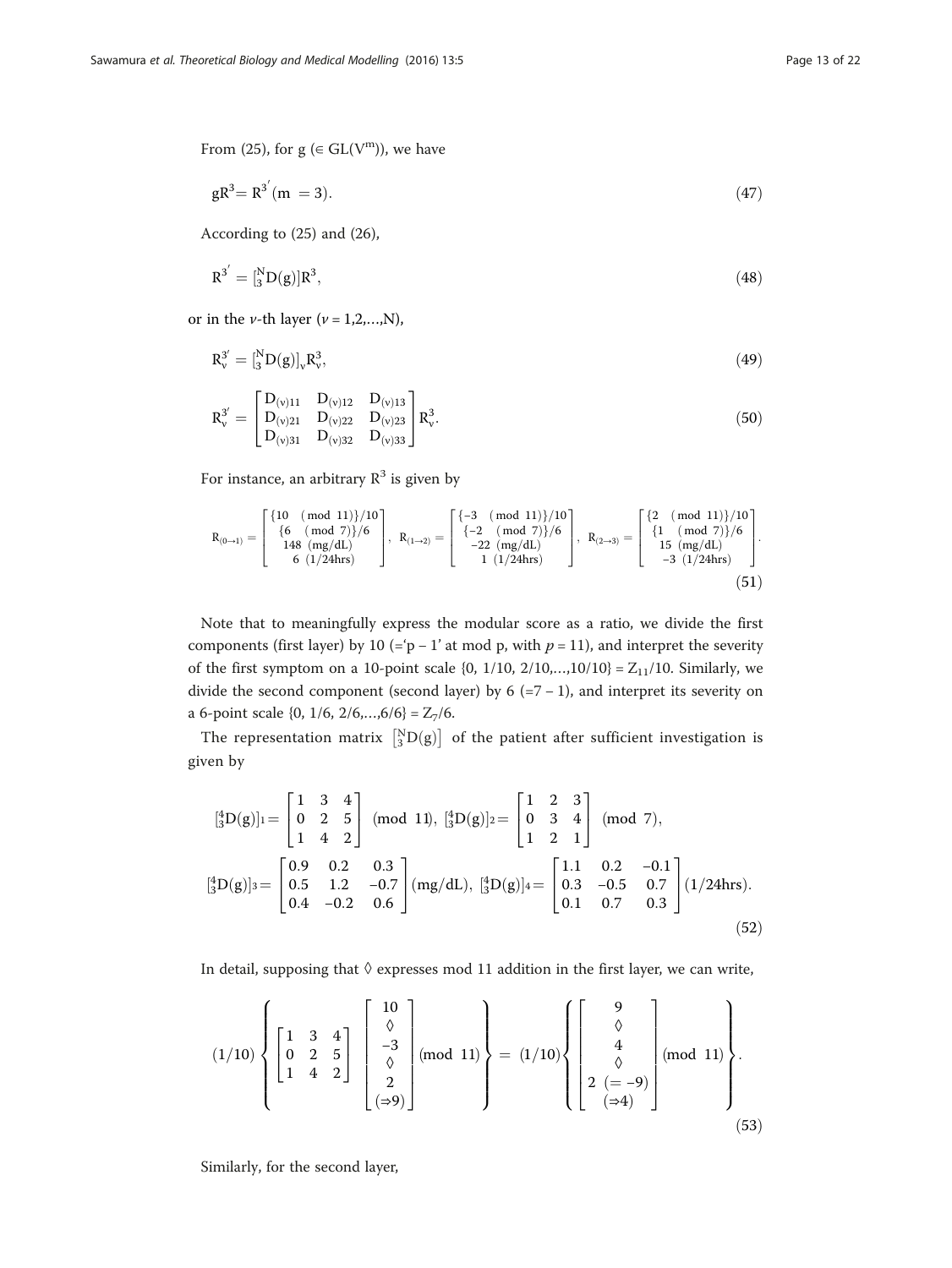<span id="page-13-0"></span>
$$
(1/6)\left\{ \begin{bmatrix} 1 & 2 & 3 \\ 0 & 3 & 4 \\ 1 & 2 & 1 \end{bmatrix} \begin{bmatrix} 6 \\ 0 \\ -2 \\ 0 \\ 1 \\ (-5) \end{bmatrix} \text{ (mod 7)} \right\} = (1/6)\left\{ \begin{bmatrix} 5 \\ 0 \\ -2 \\ 0 \\ 3 \\ (-56) \end{bmatrix} \text{ (mod 7)} \right\}.
$$
 (54)

For the third layer, we have

$$
\begin{bmatrix} 0.9 & 0.2 & 0.3 \\ 0.5 & 1.2 & -0.7 \\ 0.4 & -0.2 & 0.6 \end{bmatrix} \begin{bmatrix} 148 \\ \lozenge \\ -22 \\ \lozenge \\ 15 \\ (-3141) \end{bmatrix} (mg/dL) = \begin{bmatrix} 133.3 \\ \lozenge \\ 37.1 \\ \lozenge \\ 72.6 \\ (-3243) \end{bmatrix} (mg/dL). \tag{55}
$$

Finally, for the fourth layer, we have

$$
\begin{bmatrix} 1.1 & 0.2 & -0.1 \ 0.3 & -0.5 & 0.7 \ 0.1 & 0.7 & 0.3 \end{bmatrix} \begin{bmatrix} 6 \ \lambda \ 1 \ \lambda \ -3 \ (-34) \end{bmatrix} (1/24 \text{hrs}) = \begin{bmatrix} 7.1 \ \lambda \ -0.8 \ \lambda \ 0.4 \ (-6.7) \end{bmatrix} (1/24 \text{hrs}). \tag{56}
$$

Ordinarily, the non-modular elements in matrices are unit-less numbers; therefore, the units mg/dL and 1/24 h are meaningless in the above matrix calculations. Here they are included for analogy with our operation  $\Diamond$ , as in [[19\]](#page-21-0). If  $\Diamond$  is merely regarded as a mark, we can define operations that are incompatible with standard matrix operations, such as non-mod/mod  $p_v$  multiplication or division ( $p_v$ : prime).

Equations [\(48](#page-12-0))–[\(52](#page-12-0)) uniquely define  $R^3$ :

$$
R_{(0\to1)'} = \begin{bmatrix} \{9 \pmod{11}\}/10 \\ \{5 \pmod{7}\}/6 \\ 133.3 \pmod{4L} \\ 7.1 \pmod{7}/6 \\ 7.1 \pmod{7}/6 \\ \{3 \pmod{7}\}/6 \\ 72.6 \pmod{7}\}/6 \\ 0.4 \pmod{7}/6 \end{bmatrix}, R_{(1\to2)'} = \begin{bmatrix} \{4 \pmod{11}\}/10 \\ \{-2 \pmod{7}\}/6 \\ 37.1 \pmod{7}\}/6 \\ -0.8 \pmod{1/24\text{hrs}} \end{bmatrix},
$$
\n
$$
R_{(2\to3)'} = \begin{bmatrix} \{2 \pmod{11}\}/10 \\ \{3 \pmod{7}\}/6 \\ 72.6 \pmod{7}\} \\ 0.4 \pmod{1/24\text{hrs}} \end{bmatrix}.
$$
\n(57)

For  $R_{(j-1\rightarrow j)}$  in ([51](#page-12-0)) or  $R_{(j-1\rightarrow j)}$  in [\(53\)](#page-12-0)  $(j = 1, 2, 3)$ , we presume the following scenario; the first row (layer) in [\(51](#page-12-0)) or ([53\)](#page-12-0) describes the severity of a patient's anemia (or whether the severity increases or decreases) via modulo 11 addition: 0 implies no symptoms/clinical findings, 10 denotes maximally severe anemia, and 5 is the medium severity of anemia. Here, all of the numbers are divided by 10. Similarly, the second row (layer) expresses the severity of the patient's depression via modulo 7 addition; hence, all numbers are divided by 6. The third row (layer) expresses the patient's fasting blood sugar (FBS) level (mg/dL) recorded in the morning, and the fourth row (layer) expresses the sleep time per day (1/24 h). The third and fourth layers involve an ordinal addition. For instance, in the fourth layer, the inverse of an element x (a patient's sleep time) is  $x^{-1} = 24 - x$  (1/24 h). As a simple illustration, let  $R_{(0 \to 1)}$  be the disease state of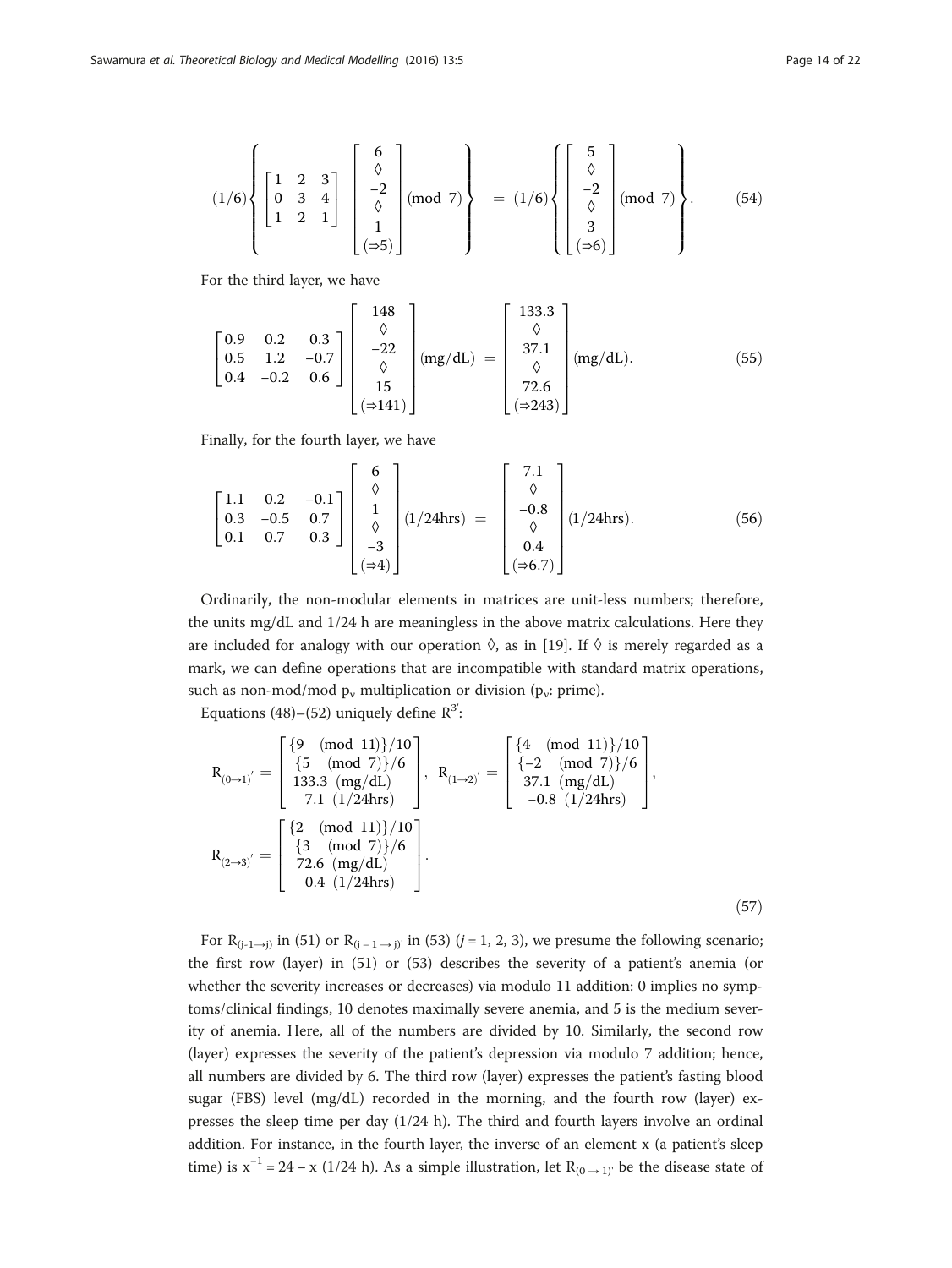<span id="page-14-0"></span>a certain patient on day 1 of treatment, and  $R_{(1\rightarrow 2)}$  and  $R_{(2\rightarrow 3)}$  represent the changes between days 1 and 2 and between days 2 and 3, respectively. In terms of [\(23](#page-7-0)), the optional expression [\(21](#page-6-0)) can be calculated as

$$
[R_{(0\to 1)} \lozenge R_{(1\to 2)} \lozenge R_{(2\to 3)} (= R_3)].
$$
\n(58)

Although the operator  $\Diamond$  admits non-modulo/modulo arbitrary arithmetic, we here choose ' $\Diamond$  = \* (addition)' for simplicity, and present the calculations as row vectors for easy visualization. Then, from [\(51\)](#page-12-0), we have

$$
R_{(0\to1)} \lozenge R_{(1\to2)} \lozenge R_{(2\to3)} = R_{(0\to1)} + R_{(1\to2)} + R_{(2\to3)}
$$
\n
$$
= \left[ \{ 10 \ (\text{mod } 11) \} / 10_1 \right] \{ 6 \ (\text{mod } 7) \} / 6_2 \left| 148 \ (\text{mg}/dL)_3 \right| 6 \ (1/24 \text{hrs})_4 \right]
$$
\n
$$
+ \left[ \{-3 \ (\text{mod } 11) \} / 10_1 \right] \{-2 \ (\text{mod } 7) \} / 6_2 \left| 12 \ (\text{mg}/dL)_3 \right| 1 \ (1/24 \text{hrs})_4 \right]
$$
\n
$$
+ \left[ \{ 2 \ (\text{mod } 11) \} / 10_1 \right] \{ 1 \ (\text{mod } 7) \} / 6_2 \left| 15 \ (\text{mg}/dL)_3 \right| - 3 \ (1/24 \text{hrs})_4 \right]
$$
\n
$$
= \left[ \{ 10 - 3 + 2 \ (\text{mod } 11) \} / 10_1 \right] \{ 6 - 2 + 1 \ (\text{mod } 7) \} / 6_2 \left| 148 - 22 \ \right.
$$
\n
$$
+ 15 \ (\text{mg}/dL)_3 \left| 6 + 1 - 3 \ (1/24 \text{hrs})_4 \right|
$$
\n
$$
= \left[ \{ 9 \ (\text{mod } 11) \} / 10_1 \right] \{ 5 \ (\text{mod } 7) \} / 6_2 \left| 141 \ (\text{mg}/dL)_3 \right| 4 \ (1/24 \text{hrs})_4 \right] = R_3.
$$
\n
$$
(59)
$$

Here, the indexes indicate the number of layers.

As is seen, optionally, to explicitly define the series of operations (58), we could ex-press ([46\)](#page-11-0) and [\(48](#page-12-0)) in terms of  $\Diamond$ , preserving the ordinal meaning of column vectors (without  $\diamond$ ):

$$
\tau: R^{3} \equiv \begin{bmatrix} R(0 \to 1) \\ \updownarrow \\ R(1 \to 2) \\ \downarrow \\ R(2 \to 3) \end{bmatrix} \to R^{3'} \equiv \begin{bmatrix} R(0 \to 1)^{'} \\ \updownarrow \\ R(1 \to 2)^{'} \\ \downarrow \\ R(2 \to 3)^{'} \end{bmatrix},
$$
\n(60)\n
$$
\begin{bmatrix} R(0 \to 1) \\ \updownarrow \\ R(1 \to 2) \\ \downarrow \\ R(1 \to 2) \\ \downarrow \\ R(2 \to 3) \end{bmatrix} = \begin{bmatrix} N \\ \updownarrow \\ S \end{bmatrix} D(g) \begin{bmatrix} R(0 \to 1) \\ \downarrow \\ R(1 \to 2) \\ \downarrow \\ R(2 \to 3) \end{bmatrix}.
$$
\n(61)

Additionally, in (61), the following relationship is naturally confirmable if the rules of  $\Diamond$  are determined according to the right-hand equation of ([28\)](#page-7-0) in the same order:

$$
R(0\rightarrow 1)^{'}\hat{O}R(1\rightarrow 2)^{'}\hat{O}R(2\rightarrow 3)^{'} = R(0\rightarrow 1)^{'} + R(1\rightarrow 2)^{'} + R(2\rightarrow 3)^{'}= [{9 + 4 + 2 (mod 11)} / 101 {5-2 + 3 (mod 7)} / 62 |133.3 + 37.1 + 72.6 (mg/dL)3 | 7.1-0.8 + 0.4 (1/24hrs)4]= [{4 (mod 11)} / 101 {6(mod 7)} / 62 | 243.0 (mg/dL)3 |6.7 (1/24hrs)4]= R'3. (62)
$$

If these conditions fail,  $\Diamond$  might be inconsistently defined on both sides of equation ([28\)](#page-7-0), causing confusion.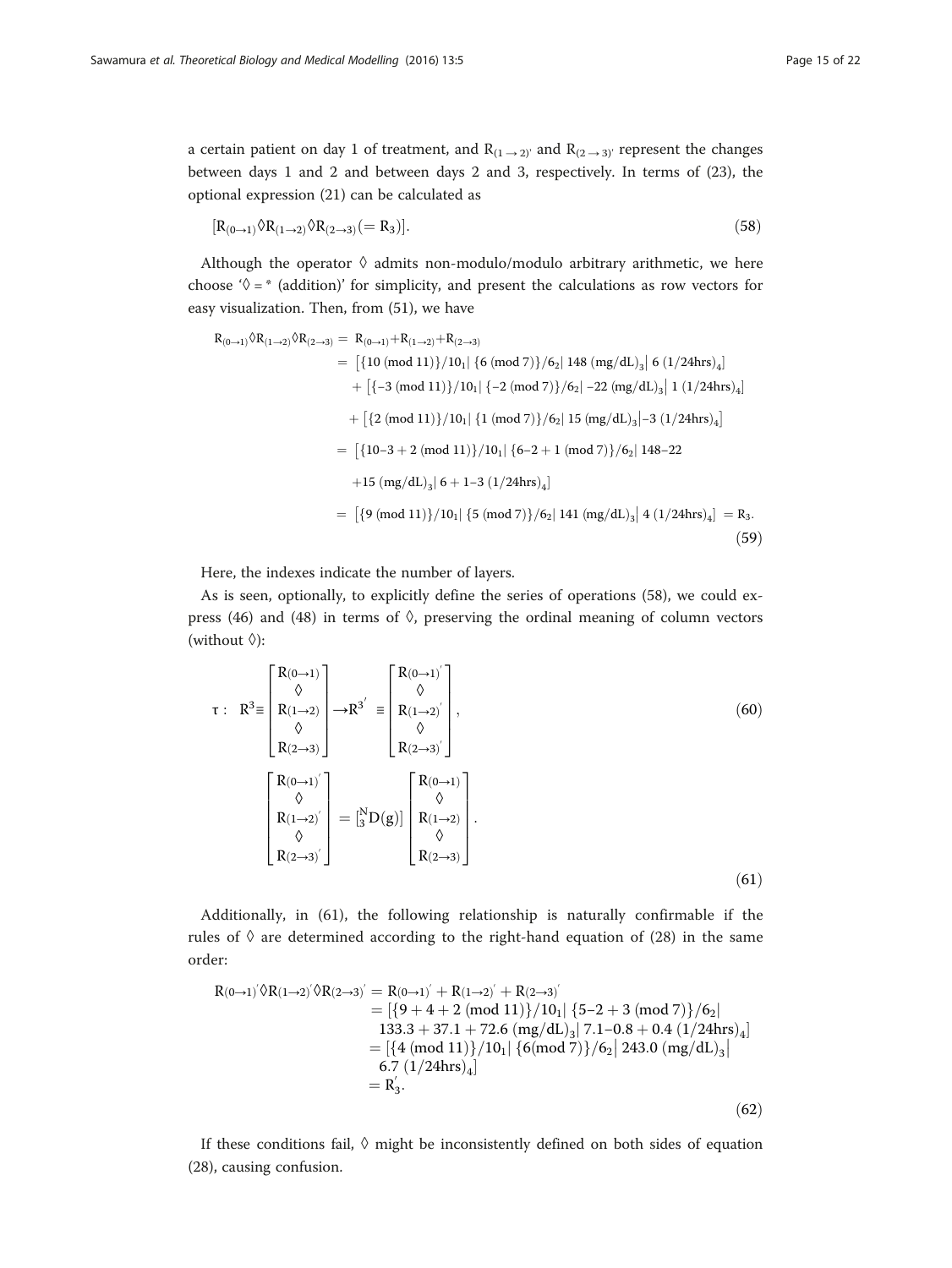In ([50\)](#page-12-0), the conditions [\(51](#page-12-0)) and ([57\)](#page-13-0) are insufficient to uniquely determine a matrix such as ([52\)](#page-12-0). Conversely, if the solutions ([51\)](#page-12-0) and [\(52](#page-12-0)) are obtained beforehand, based on additional conditions provided by specific postulates, various cases are permitted.

The representation matrices  $\begin{bmatrix} N_D(g) \end{bmatrix}$  in [\(49](#page-12-0)) are combinations of the matrices in ([52](#page-12-0)) from the first to the fourth layers in ascending order from bottom to top:  $\left[\frac{4}{3}D(g)\right]_1, \left[\frac{4}{3}D(g)\right]_2, \left[\frac{4}{3}D(g)\right]_3, \left[\frac{4}{3}D(g)\right]_4.$ 

Furthermore, as a more complicated demonstration of ([33\)](#page-9-0) and [\(34](#page-9-0)), we re-denote the above operation g (intervention T) by  $g_1$ , and introduce two new operations  $g_2$  and g3, representing a drug A that reduces FBS (mg/dL) and a therapy B that improves anemia, respectively.

Under the following matrix representations of  $g_2$  (drug A),  $R^{3'}$  transforms into

$$
R^{3''} = \begin{bmatrix} N_D(g_2) \end{bmatrix} R^{3'}.
$$
\n
$$
[{}_{3}^{4}D(g)]_1 = \begin{bmatrix} 1 & 0 & 0 \\ 0 & 1 & 0 \\ 0 & 0 & 1 \end{bmatrix} \pmod{11}, \; [{}_{3}^{4}D(g)]_2 = \begin{bmatrix} 1 & 0 & 0 \\ 0 & 1 & 0 \\ 0 & 0 & 1 \end{bmatrix} \pmod{7},
$$
\n
$$
[{}_{3}^{4}D(g)]_3 = \begin{bmatrix} 0.9 & 0 & 0 \\ 0 & -0.8 & 0 \\ 0 & 0 & -0.3 \end{bmatrix} \pmod{4L}, \; [{}_{3}^{4}D(g)]_4 = \begin{bmatrix} 1 & 0 & 0 \\ 0 & 1 & 0 \\ 0 & 0 & 1 \end{bmatrix} (1/24 \text{hrs}).
$$
\n
$$
(64)
$$

For simplicity, we assume that drug A affects only the third component (layer):

$$
\begin{bmatrix} 0.9 & 0 & 0 \\ 0 & -0.8 & 0 \\ 0 & 0 & -0.3 \end{bmatrix} \begin{bmatrix} 133.3 \\ \lozenge \\ 37.1 \\ \lozenge \\ 72.6 \\ (\Rightarrow 243) \end{bmatrix} (mg/dL) = \begin{bmatrix} 120.0 \\ \lozenge \\ 29.7 \\ \lozenge \\ 21.8 \\ (\Rightarrow 171.5) \end{bmatrix} (mg/dL).
$$

Thereby, according to (63) and (64),  $R^{3''}$  is obtained as follows:

$$
R_{(0\to1)''} = \begin{bmatrix} \{9 \pmod{11}\}/10 \\ \{5 \pmod{7}\}/6 \\ 120.0 \pmod{4L} \\ 7.1 \pmod{4L} \end{bmatrix}, \quad R_{(1\to2)''} = \begin{bmatrix} \{4 \pmod{11}\}/10 \\ \{-2 \pmod{7}\}/6 \\ 29.7 \pmod{4L} \\ -0.8 \pmod{4L} \end{bmatrix},
$$

$$
R_{(2\to3)''} = \begin{bmatrix} \{2 \pmod{11}\}/10 \\ \{3 \pmod{7}\}/6 \\ 21.8 \pmod{4L} \\ 0.4 \pmod{4L} \end{bmatrix}.
$$
(65)

Additionally, under the following matrix representations of  $g_3$  (therapy B),  $R^{3''}$  transforms into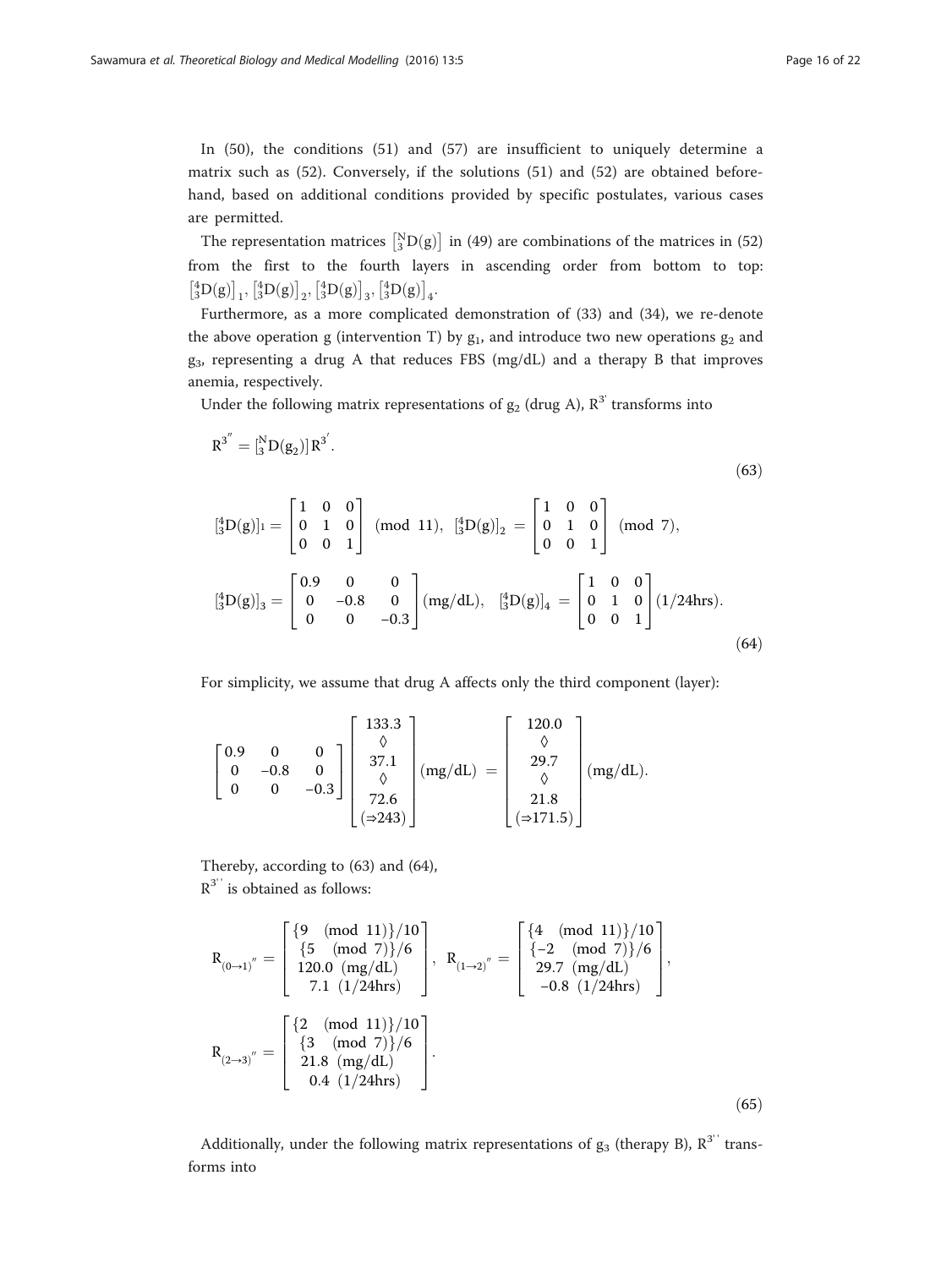$$
R^{3'''} = \binom{N}{3}D(g)R^{3''}.
$$
\n(66)\n
$$
\binom{4}{3}D(g)|_1 = \begin{bmatrix} 1 & 0 & 0 \\ 0 & -2 & 0 \\ 0 & 0 & 1 \end{bmatrix} \pmod{11}, \quad \binom{4}{3}D(g)|_2 = \begin{bmatrix} 1 & 0 & 0 \\ 0 & 1 & 0 \\ 0 & 0 & 1 \end{bmatrix} \pmod{7},
$$
\n
$$
\binom{4}{3}D(g)|_3 = \begin{bmatrix} 1 & 0 & 0 \\ 0 & 1 & 0 \\ 0 & 0 & 1 \end{bmatrix} \pmod{7}, \quad \binom{4}{3}D(g)|_4 = \begin{bmatrix} 1 & 0 & 0 \\ 0 & 1 & 0 \\ 0 & 0 & 1 \end{bmatrix} (1/24 \text{hrs}).
$$
\n(67)

Again for simplicity, we assume that therapy B affects only the first component (layer):

$$
(1/10)\left\{ \begin{bmatrix} 1 & 0 & 0 \\ 0 & -2 & 0 \\ 0 & 0 & 1 \end{bmatrix} (\text{mod } 11) \right\} \left\{ \begin{bmatrix} 9 \\ 4 \\ 4 \\ 2 \\ (-9) \\ (-9) \end{bmatrix} (\text{mod } 11) \right\}
$$
  
=  $(1/10)\left\{ \begin{bmatrix} 1 & 0 & 0 \\ 0 & -2 & 0 \\ 0 & 0 & 1 \end{bmatrix} \begin{bmatrix} 9 \\ 4 \\ 4 \\ 2 \\ 2 \\ (-9) \end{bmatrix} (\text{mod } 11) \right\} = (1/10)\left\{ \begin{bmatrix} 9 \\ 0 \\ -8 \\ 2 \\ 2 \\ (-9) \end{bmatrix} (\text{mod } 11) \right\}$   
=  $(1/10)\left\{ \begin{bmatrix} 9 \\ 0 \\ 3 \\ 2 \\ (-9) \end{bmatrix} (\text{mod } 11) \right\}$ 

Using (66) and (67),

 $R^{3'''}$  is then calculated as follows:

$$
R_{(0\to1)'''} = \begin{bmatrix} \{9 \pmod{11}\}/10 \\ \{5 \pmod{7}\}/6 \\ 120.0 \pmod{4L} \\ 7.1 \pmod{4L} \\ \{1/24hrs\} \end{bmatrix}, \quad R_{(1\to2)'''} = \begin{bmatrix} \{3 \pmod{11}\}/10 \\ \{-2 \pmod{7}\}/6 \\ 29.7 \pmod{4L} \\ -0.8 \pmod{1/24hrs} \\ \end{bmatrix},
$$

$$
R_{(2\to3)'''} = \begin{bmatrix} \{2 \pmod{11}\}/10 \\ \{3 \pmod{7}\}/6 \\ 21.8 \pmod{7}\}/6 \\ 0.4 \pmod{4L} \\ 0.4 \pmod{4hrs} \end{bmatrix}.
$$
(68)

These practical examples confirm the following relationship:

$$
R^{3'''} = [{}_{3}^{N}D(g_{3})][{}_{3}^{N}D(g_{2})][{}_{3}^{N}D(g_{1})]R^{3}.
$$
\n(69)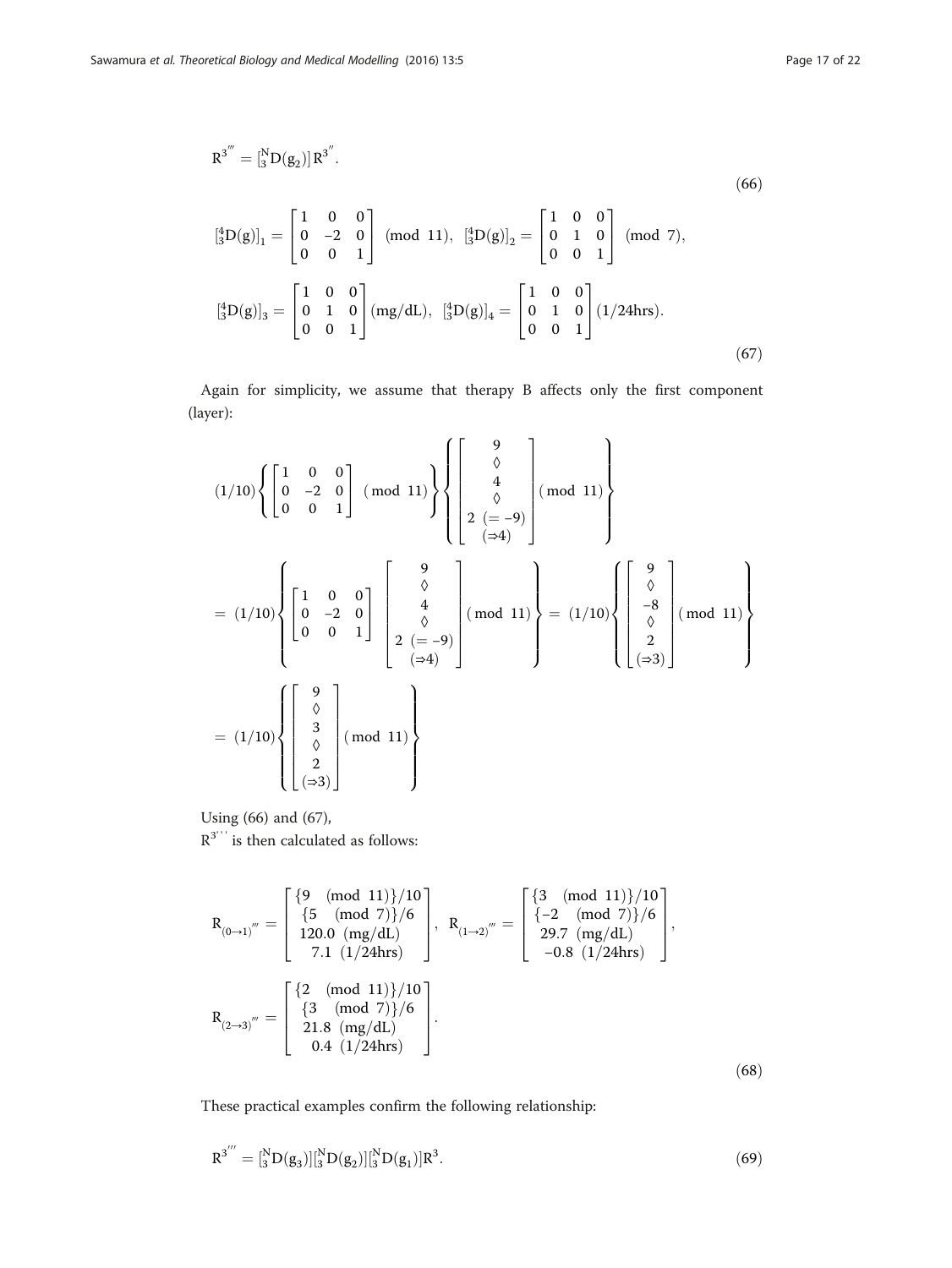In general, with reference to [\(9](#page-4-0)), [\(12](#page-5-0)) and ([25\)](#page-7-0), we arbitrarily select two elements  $g_a$ and  $g_b$  ( $\in GL(V^m)$ ), which satisfy  $R^m = R^{ma}$  and  $R^m = R^{mb}$ , respectively. We also consider two perpendicular matrices  $\begin{bmatrix} {}^{\text{N}}_{\text{D}}(\text{g}_{\text{a}}) \end{bmatrix}$  and  $\begin{bmatrix} {}^{\text{N}}_{\text{3}}D(\text{g}_{\text{b}}) \end{bmatrix}$ . Then, for  $\text{g}_{\text{b}}\text{g}_{\text{a}} \in GL(V^{\text{m}})$ ), we confirm the following relationship:

$$
[{}_{m}^{N}D(g_{b}g_{a})] = [{}_{m}^{N}D(g_{b})][{}_{m}^{N}D(g_{a})].
$$
\n(70)

By [\(12](#page-5-0)) and [\(13\)](#page-5-0), this expression satisfies the multiplication (product) requirement of a representation matrix. Naturally, all optional symbol  $\Diamond$ s presented in this section could be omitted, as in ([31\)](#page-8-0).

#### Results

Above, we demonstrated that a group matrix representation of our proposed model can be constructed from N-tuple perpendicularly stratified vectors. In this construct, operators that correspond to the operators of patients' diseased states are embedded in the individual matrix elements in each layer. Similarly, arbitrarily sized stratified vectors, denoting the number of patient disease states, are combined as column vectors into a square matrix. Additionally, the changes in the disease states can be expressed as plural products of the matrices.

#### **Discussion**

In the Model Assumptions section, we mentioned that our concept might assist the treatment of clinical disease states, and described the stratified form of the vectors (matrices). The advantage of this notation is that vectors containing different operational unit (rules) are separately applied to individual  $R_j$ s or  $[D(R_j)]$ s. However, vectors composed of various operations cannot be treated in our model [\[19](#page-21-0)]. By not separating the individual components, we avoid interactions among respective components with different operational units (rules). In the conventional definition of vectors, the components are equally placed in the same plane, and mixtures of operational rules are considered to violate the rules of matrix operation. Specifically, the plural operational units cannot be defined in a unique square matrix because all manipulated rows and columns include a complicated expression, causing confusion as mentioned above (#). The concept of placing the individual components in a virtual direction enables independent manipulation of the individual components in a given layer. Through this device, we can define the matrix treatment and represent groups or rings through vectors composed of asymmetrically defined operational units (the products of non-mod/modulo arithmetic). We aimed for a group matrix representation in which addition or multiplication could be described by the same operator in each of the stratified layers (e.g., modulo- $p_1$  addition). Briefly, the operations performed in respective layers are merely combined and ordered as vectors oriented vertically to the ordinal plane of the paper. We conjecture that this approach will enable an abstract treatment or data storing method, which could be formulated in future investigations. At least, such a formulation could improve the mathematical rigor of clinical medicine.

In our previous report [[19](#page-21-0)], we defined the collective binary operation  $\Diamond$  as a (non-modulo/modulo) arithmetic. In binary operations of  $R_i$ s (between components such as  $r_{(j)v} \delta r_{(k)v}$ , the extremes of  $\delta$  are addition and multiplication. In such cases, ◊ might be a redundant operation because all of the manipulations can be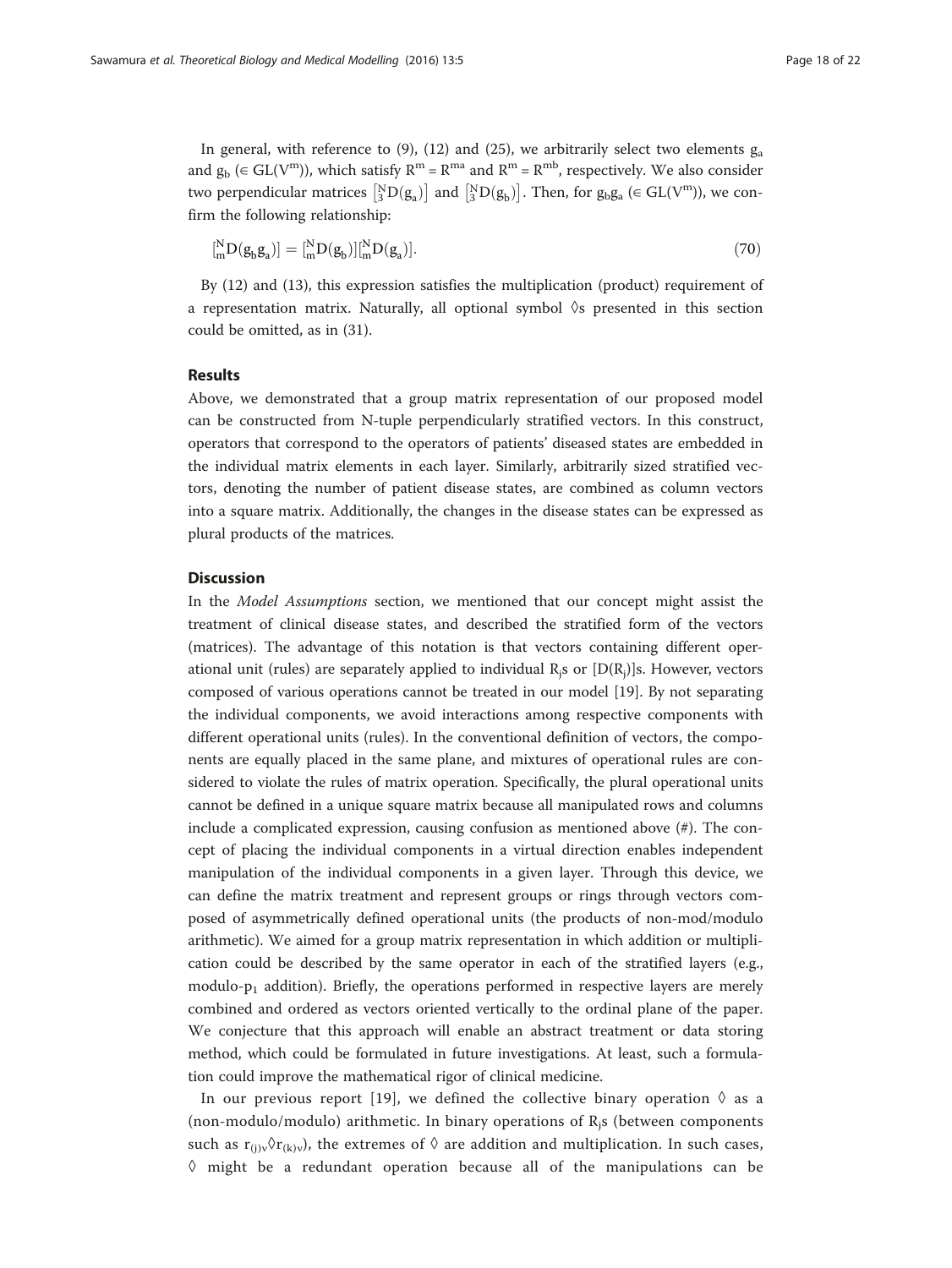performed by multiplying two elements, such as  $g_1g_2$  or  $R_iR_k$ . Practical binary operations exclude simple addition between two matrices  $(g_1 + g_2)$  or  $R_i + R_k$ ), and the symbol  $\Diamond$  or equivalent is not defined in any conventional algebra textbook. For ex-ample, from ([8\)](#page-4-0), [\(11](#page-4-0)) and ([12\)](#page-5-0), for a general linear group  $GL(V)$  with *n* dimensions and  $GL(V) = \{f \in End_K(V) | f^1 \in End_K(V)\}\)$ , we might also have  $GL(V) = GL(n, K)$ = { $A \in Mat_K(n)$  | det $A \neq 0$ }. Whereas multiplication is closed when det( $AB$ ) = det( $A$ )det(B), addition is not closed when det  $\left( \begin{bmatrix} 1 & 0 \ 0 & 1 \end{bmatrix} \right)$  $\left( \begin{bmatrix} 1 & 0 \\ 0 & 1 \end{bmatrix} + \begin{bmatrix} 0 & 1 \\ 1 & 0 \end{bmatrix} \right) = 0$ , which contradicts  $det A \neq 0$  [\[23\]](#page-21-0).

Thus, preceding a matrix manipulation, the symbol  $\Diamond$  should be reinterpreted and replaced by an explicit operation  $(+, -, \times, /;$  non-mod or modular). Multiplications such as  $g_1g_2$  should be specifically defined as the effects of medical operations or other clinical interventions, as illustrated in section 3.

In this paper (see [Section 1](#page-0-0)), a composite of two elements of a set M is denoted  $R_i \lozenge R_k$ , where  $\lozenge$  is a modulo-p or non-modulo arithmetic. The symbol  $\lozenge$  is included in the elements R<sub>i</sub> (e.g. ([4\)](#page-3-0)). Strictly, to preserve the matrix operation postulates, the  $\Diamond$ operator is applicable only to one-dimensional square matrices and  $n$ -dimensional diagonal matrices under the condition ' $\Diamond = \times'$ . Note that when  $n = 1$ ,  $[A][B] = [R_{(i)v}][R_{(k)v}]$  $=[R_{(i)v}][\langle R_{(k)v}]=[r_{(i)v}][\langle r_{(k)v}]=r_{(i)v}\langle r_{(k)v} = r_{(i)v} \times r_{(k)v} = r_{(i)v}r_{(k)v}$ . In such cases, binary operations such as  $R_i \, \delta R_k$  are consistent with the product (multiplication) of two matrices. In other words, the notation  $r_{(i)v} \delta r_{(k)v}$  (where  $\delta$  expresses the addition operator) is best avoided, and multiplication of two elements should be expressed in the conventional form  $r_{(j)v}r_{(k)v}$ . In the product of two multidimensional square matrices [A][B] (the ordinal multiplication of matrix A and B), the case ' $r_{(j)} \sqrt{r_{(k)}} = r_{(j)} + (k) \sqrt{r_{(k)}}$  in [A][B]  $=[R_{(i)v}][R_{(k)v}] = [r_{(i)v}][\hat{C}r_{(k)v}]$  is incompatible with the formal matrix definition. Therefore, in the present model, we might need to discard the  $\Diamond$  operator or replace all  $\Diamond$ s by the desired manipulation (+ or  $\times$ ) before commencing the matrix-treatment. If  $\Diamond$  is addition, we simply add the matrices, and if  $\Diamond$  is multiplication/division, we assume the ordinal multiplication (products) of matrices; for example, in the case of the multiplication operator non-modulo/modulo-p division, we perform multiplication by  $1/R<sub>i</sub>$ , and modulo-p division by  $1/R_j \pmod{p} = R_j^{-1} \pmod{p}$ .

One potential advantage of our model is that it orders the set M. Whether |M| is finite or infinite, the closure law of the modular approach prevents the dataset from exploding. We believe that under an appropriate investigation, our model might optimize data storage.

Our previous model [[19\]](#page-21-0) is not always amenable to matrix treatment, but suggests a vector approach for recording patient data of symptoms/clinical examinations. The operator  $\Diamond$  confers no benefit in a vector-like representation. However, when expressing vector products of R<sub>j</sub>s in matrix form, we believe that  $\Diamond$  is a useful binary operator for recording or storing datasets.

In this article, we proposed a double-meaning optional notation  $\Diamond$  in ([28](#page-7-0)), [\(53](#page-12-0))–([56](#page-13-0)). This representation is not only simple (for example,  $R_1$  (= $R_{(0\rightarrow1)}$ )) but the operator components can be linearly combined between states  $R_{(j-1\rightarrow j)}$  and  $R_{(j-1\rightarrow j)}$  (in general,  $j = 1, 2,..., m$ ). Thus, Eqs. [\(28](#page-7-0)), [\(53](#page-12-0))–[\(56](#page-13-0)) can be interpreted in two ways; 1) as a series of changes of disease states in the perpendicular stratified vectors and 2) as linear combinations of states within the same layers, obtained in different sessions or under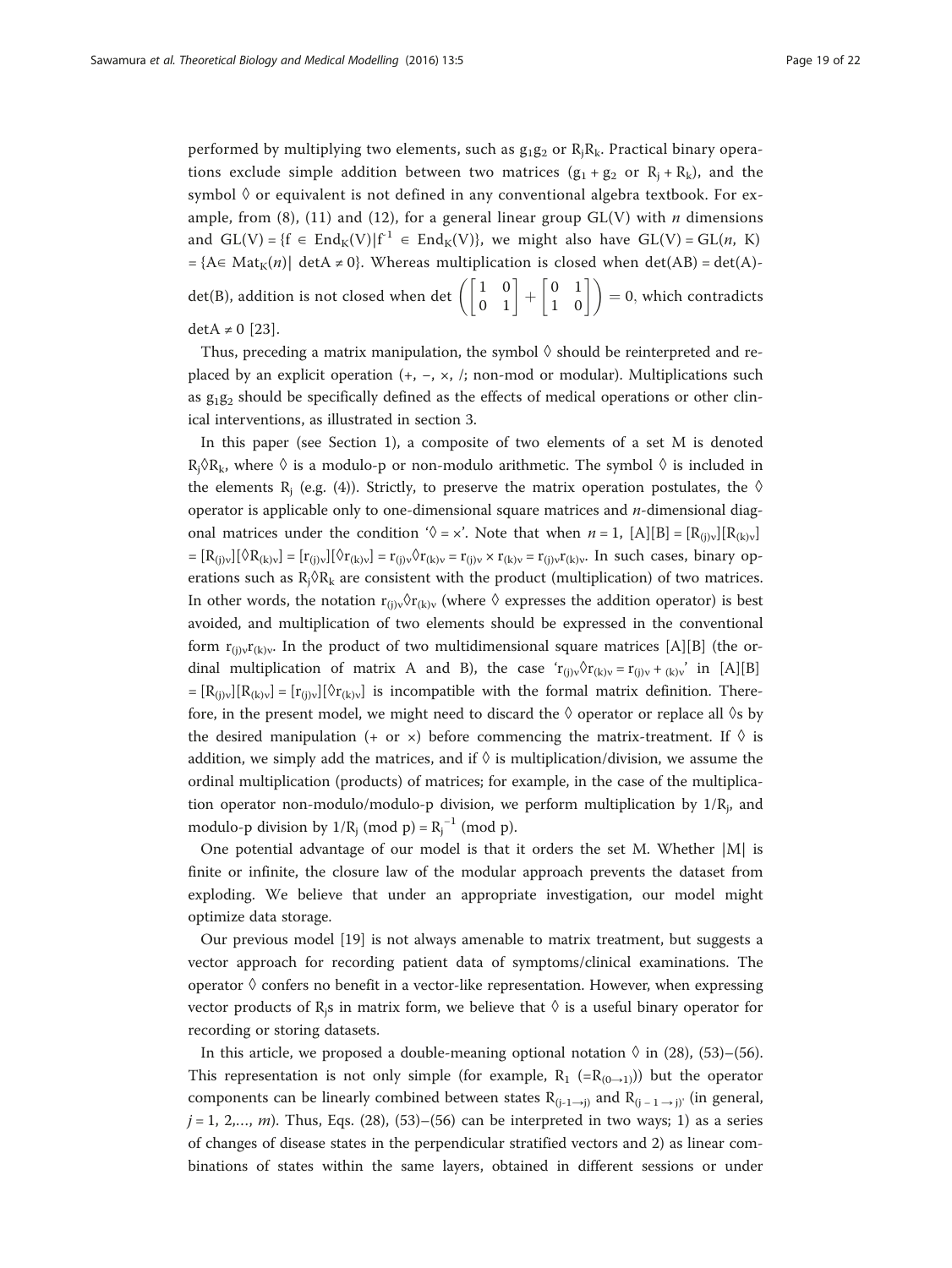different conditions (e.g., with/without an intervention T). In fact, almost all bodily phenomena are nonlinear, but most medical data are interpreted in the linear formalism. If a dataset is acquired under ideal conditions such as within a short time interval, and the matrix is small (e.g.,  $m = 2$  or 3), the elements  $\begin{bmatrix} N_D(g) \end{bmatrix}$  in ([28\)](#page-7-0) and 29) might be determinable from statistical analyses. In this case, pre-, mid- and post-treatments might influence the elements  $\begin{bmatrix} N_D(g) \end{bmatrix}$ , and the clinical course could be operationally expressed through [\(1\)](#page-1-0), ([21\)](#page-6-0), ([58](#page-14-0)), [\(59](#page-14-0)) or [\(62](#page-14-0)), with or without the  $\Diamond$  symbols (nonmod/mod four arithmetic).

Regarding the sizes of the representation matrices, the one-dimensional square matrix  $\begin{bmatrix} R_j \end{bmatrix} \begin{pmatrix} = \begin{bmatrix} N_D(g) \end{bmatrix}$  is the simplest case that can be manipulated by Abelian operations such as  $R_iR_k = R_kR_i$ . Conversely, plural-dimensional square matrices  $\begin{bmatrix} N_D(g) \end{bmatrix}$  ( $m \ge 2$ ) correspond to the non-Abelian (non-commutative) procedures in more complex phenomena [\[22](#page-21-0)]. Almost all medical phenomena might obey noncommutative laws. Moreover, many of these phenomena might be irreversible and not expressible as one-dimensional square matrices. The plural-dimensional representation matrix  $\begin{bmatrix} N_D(g) \end{bmatrix}$  ( $m \ge 2$ ) can be decomposed as the direct sum of smaller matrices. Therefore, rigorous investigations of  $\begin{bmatrix} N_D(g) \end{bmatrix}$   $(m \ge 2)$  are desired when the simpler representation is difficult or impossible in principle. From this viewpoint, we can regard  $[R_i]$  in the one-dimensional square matrix in ([17\)](#page-5-0) and ([18](#page-6-0)) as a mapping  $\tau$  (with  $m = 1$ ) in ([20](#page-6-0)) and ([23](#page-7-0)). Therefore, Eqs. ([16\)](#page-5-0) and [\(17](#page-5-0)) can be viewed as special cases of ([41\)](#page-10-0) or ([42\)](#page-10-0) (with  $m = 1$ ), and ([43](#page-11-0)) or [\(44](#page-11-0)) (with  $m = 1$  and  $n = 1$ ). Naturally, Eq. ([43](#page-11-0)) could be viewed as a cross-section of ([44\)](#page-11-0) in the *v*-th layer. In addition, [\(39\)](#page-10-0) is a special case of ([43](#page-11-0)) with  $n = 1$ , and ([6\)](#page-4-0) is a special case of ([40\)](#page-10-0) with  $m = 1$ .

In Eq. ([29\)](#page-8-0), we consider that operations with mixed rules are difficult to link in the conventional matrix representation. More generally, given a perpendicularly stratified vector  $R_j$  and appropriately postulated devices, an N-tuple combination among arbitrary  $r_{(j)v}$ s (where  $v$  is the component (layer) of  $R_j$ ;  $v = 1, 2,..., N$ ) might be regarded as a tensor product  $r_{(j)1} \otimes r_{(j)2} \otimes ... \otimes r_{(j)v} \otimes ... r_{(j)(N-1)} \otimes r_{(j)N}$  [\[9](#page-21-0), [20](#page-21-0)–[22\]](#page-21-0). By expressing the basis of perpendicularly stratified vectors (matrices) in terms of  $\Phi_{(N)}$ , we offer a generalized treatment of vectors such as [\(3](#page-2-0)), which might be applicable to other topics.

Our treatment also allows perpendicular stratified vectors (matrices). We conjecture that an ordinal treatment of these vectors is possible in respective layers. Therefore, the eigenvectors can be stratified, and the eigenvalues might be combinations of the highest N-tuple real numbers.

The limitations of the study should be noted. First, in the matrix representation, the concept of reducibility/irreducibility, more generally known as decomposability/nondecomposability, plays an important role. However, in our description, Abelian operations require only one-dimensional irreducible square matrices (i.e. scalars) [[20](#page-21-0)–[22](#page-21-0)]. Irreversible phenomena must be treated by non-Abelian operations. Crucially, a departure from the Abelian form implies a complex phenomenon in a medical procedure, which cannot be expressed as the direct sum of one-dimensional matrices. That is, the Abelian form is not applicable to complex phenomena.

Regarding the first limitation, there is no assurance that an entire medical procedure can be decomposed into the linear forms ([29\)](#page-8-0), ([50](#page-12-0)) and ([52](#page-12-0)). For instance, if a medical state is irreversible, it cannot be represented by Abelian operations. Especially, the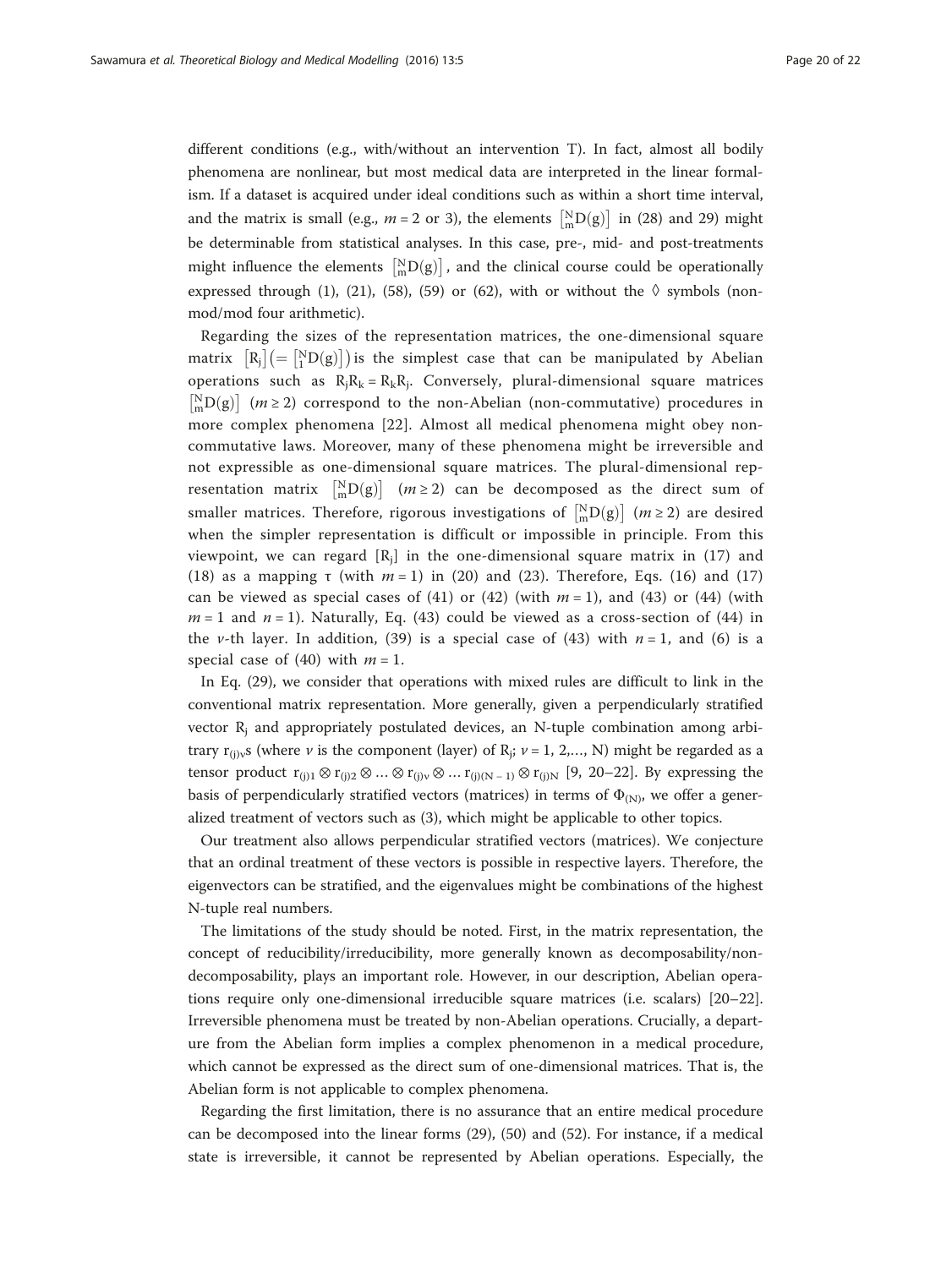elements of  ${}_{\text{m}}^{\text{N}}\text{D}$  in larger matrices (e.g.,  $m \geq 3$ ) may not be determinable when the underlying phenomena are complex and nonlinear.

Second, the advantage of composite multiplications  $R_jR_k$  seems unclear. Multiplication (including division) is necessitated by the ratio scale, which contains 0 and permits all four arithmetic operations [\[17](#page-21-0)]. In present research, multiplication (including division) plays a small role in clinical data analysis, being confined to the ratio between two data (e.g., relative risk, and the odds ratio of efficacy with/without a certain drug). However, the ratio scale is considered one of the ideal measures [[17\]](#page-21-0), and an arithmetic capability should be extendible to other fields of natural science such as biology, chemistry and physics, which often involve a conserved quantity such as energy and momentum. Therefore, we expect that formalizing the ratio scale would confer great advantages in future data analysis.

Third is the practical meaning of the expressions ([29](#page-8-0)) [\(50\)](#page-12-0) and ([52](#page-12-0)). When a medical state is expressed as a plural-dimensional matrix ([29\)](#page-8-0) with simple linear combinations, the algebraic formalism is not readily linked to those of other natural sciences. Conversely, the simple expressions ([17\)](#page-5-0) cannot describe complex human phenomena. The direction in which the proposed formalism should be developed is ambiguous at present, and also requires investigation in future study.

Similarly, there is no assurance that a series of multiplications among plural representation matrices such as ([33\)](#page-9-0), ([34\)](#page-9-0), ([39\)](#page-10-0)−([44\)](#page-11-0) can clearly detect a medical phenomenon. Moreover, the abstract formulation might not determine the mechanism of interest. From another perspective, if the dataset were acquired at an inappropriate time or state, the matrices would contain meaningless elements that would invalidate the analysis. Therefore, whether sufficient and valuable conditions are met needs to be determined. Additionally, the abstract formalism should clarify the mechanisms of actual medical states. Unfortunately, the present article has not progressed to this stage.

Finally, numbers or datasets could be duplicated in ([20](#page-6-0)) and ([23\)](#page-7-0). Groups and related concepts preserve the order of a set, regardless of whether the set is finite or infinite. If the data are naively stored as [\(20](#page-6-0)) and ([23](#page-7-0)), the data volume might explode, and the advantages of the stratified vector (matrix) formulation would be lost. Therefore, we require a methodology for reducing the data volume, possibly by exploiting the decomposition or reducibility properties.

Without doubt, our model is preliminary at this stage. Moreover, its practical applicability remains undeveloped. Although a rigorous mathematical treatment is beyond our expertise, we hope that this embryonic concept will be developed by professional mathematicians and physicists into a more descriptive representation of clinical medicine in future.

#### Conclusions

Despite the brevity and incompleteness of our methodology, we consider that the stratified vector (matrix) representation of clinical data will lead to a more sophisticated formulation of clinical medicine in future.